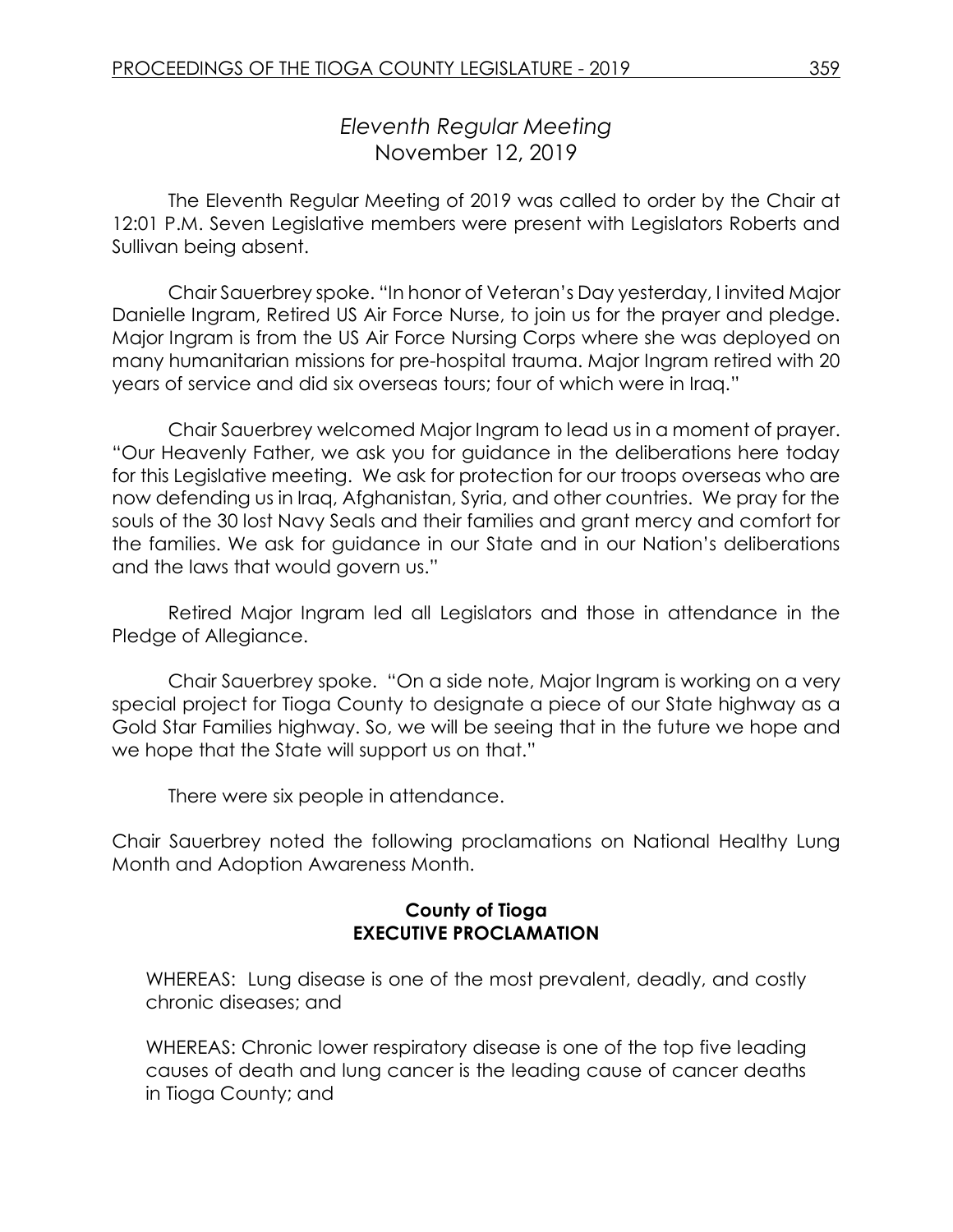WHEREAS: 17% of the adults in Tioga County smoke cigarettes and smoking is the leading cause of lung disease; and

WHEREAS: The second leading cause of lung cancer is exposure to radon; and

WHEREAS: Everyone should be aware of common lung damaging agents, including: smoking, radon, fragrances, small particles and several chemicals; and

WHEREAS: Tioga County Public Health supports all measures designed to advance and protect the health of its citizens; now therefore

The TIOGA COUNTY LEGISLATURE, County of Tioga, does hereby proclaim the month of November 2019 as:

# **NATIONAL HEALTHY LUNG MONTH**

and urges all residents to take steps to protect their lungs including, quitting smoking, getting their homes tested for radon, and educating themselves, their families, and the community about the importance of lung health.

#### **County of Tioga EXECUTIVE PROCLAMATION**

WHEREAS: This November marks the 29<sup>th</sup> annual National Adoption Month. November 23, 2019 is National Adoption Day. Our task is to find permanent homes for all our children. Tioga County has finalized one adoption this year so far and has two pending for the remainder of 2019. Every child in America and Tioga County deserves a permanent, loving forever family and home; and

WHEREAS: Tioga County adoptive families serve as a source of love, identity, selfesteem and support for children freed for adoption in Tioga County; and

WHEREAS: Tioga County adoptive families provide a safe and stable home and a nurturing environment where children freed for adoption have the opportunity to live full and productive lives; and

WHEREAS: Accepting responsibility for the care of these children has proven to be very rewarding for many adoptive parents; and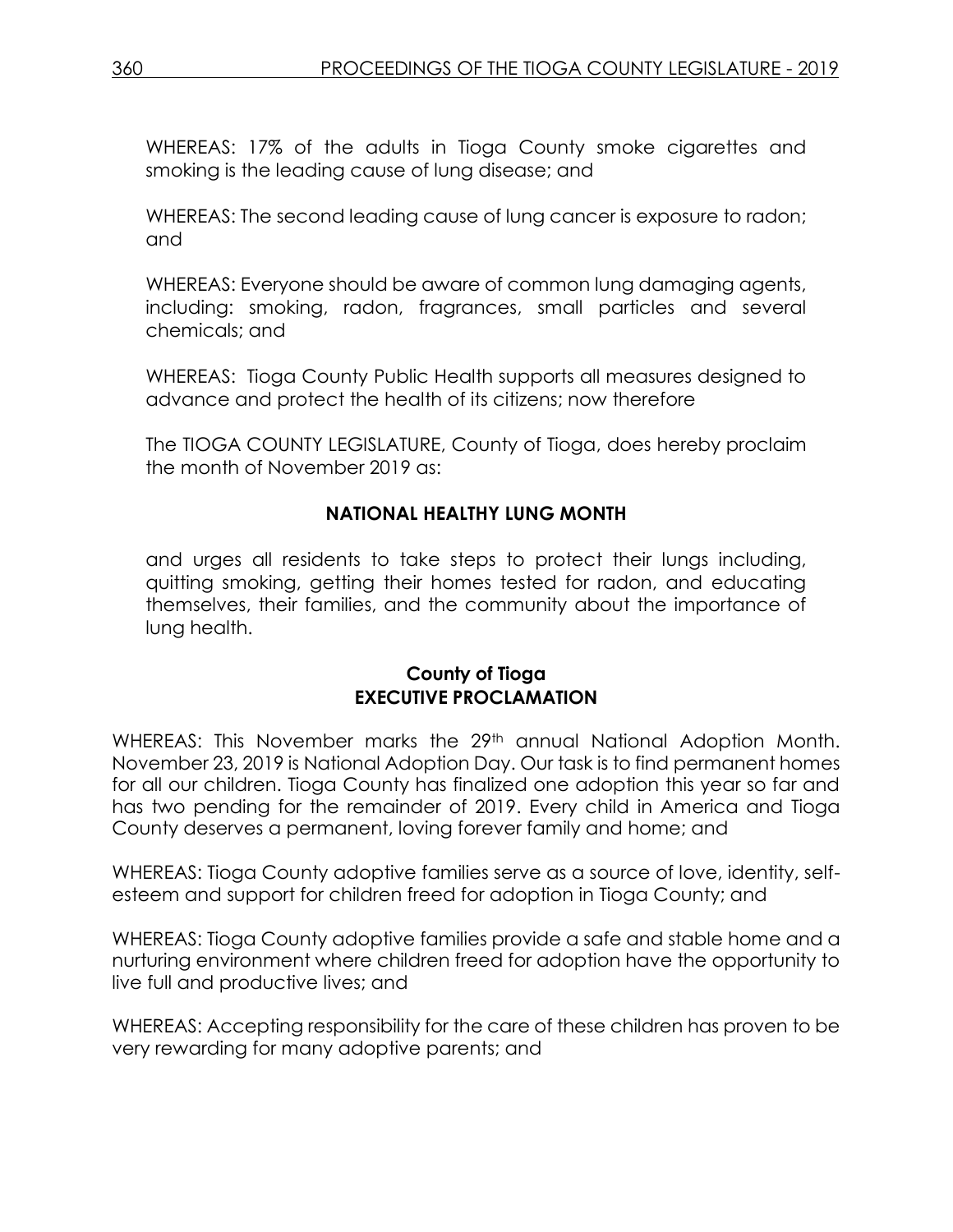WHEREAS: Numerous public and private agencies work to increase the public's awareness of the needs of children freed for adoption, and the enduring and valuable contribution of adoptive families; and

WHEREAS: It is appropriate to recognize all those in Tioga County who work together on the behalf of children freed for adoption; the adoptive families and the professional staff dedicated to ensuring these children become members of a stable and loving family; now therefore

THE TIOGA COUNTY LEGISLATURE, County of Tioga, does hereby proclaim November 2019 as:

### **ADOPTION AWARENESS MONTH**

in Tioga County and call upon all citizens, community agencies, religious organizations, medical facilities and businesses to increase their participation in our efforts to recognize adoptive families in Tioga County.

There was no one for privilege of the floor.

Legislator Mullen made a motion to approve the minutes of October 15, 2019, seconded by Legislator Hollenbeck and carried.

Chair Sauerbrey stated there are no petitions, communications, notices, appointments or re-appointments.

Chair Sauerbrey stated all Legislative Committees met this month and the minutes are or will be on file with the Clerk of the Legislature.

Legislator Balliet moved for the adoption of the following resolution, seconded by Legislator Standinger.

REFERRED TO: ADMINISTRATIVE SERVICES COMMITTEE

RESOLUTION NO. 287-19 *ADOPT STATE EQUALIZATION REPORTS*

RESOLVED: That the State Equalization Reports for County Tax be and the same hereby are approved, and that the County tax rates be the rates used in computing taxes in the several Towns.

ROLL CALL VOTE

Yes – Legislators Weston, Balliet, Hollenbeck, Monell, Mullen, Sauerbrey, and Standinger.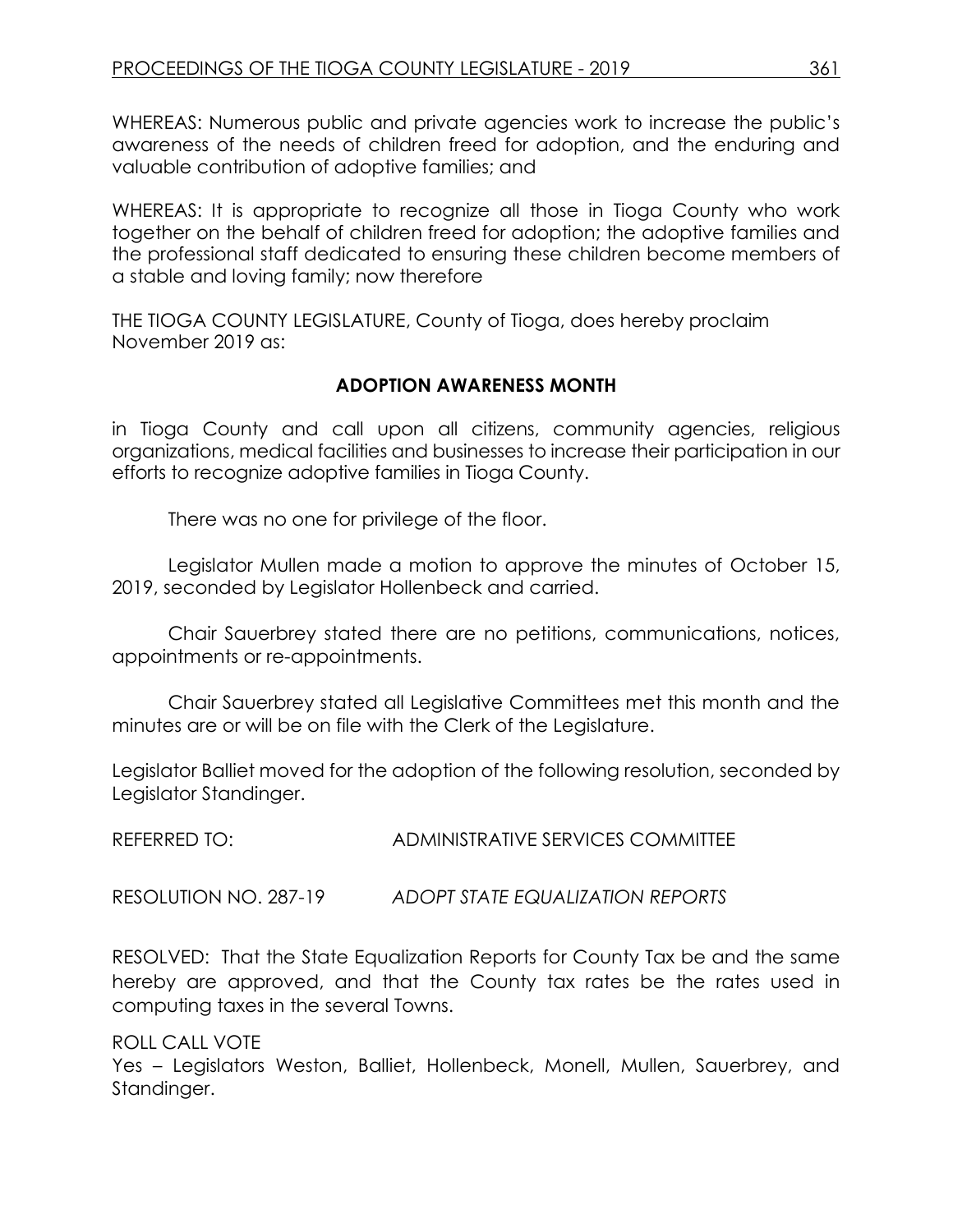No – None.

Absent – Legislators Roberts and Sullivan.

RESOLUTION ADOPTED.

Legislator Balliet moved for the adoption of the following resolution, seconded by Legislator Mullen.

REFERRED TO: ADMINISTRATIVE SERVICES COMMITTEE

RESOLUTION NO. 288-19 *MORTGAGE TAX DISTRIBUTION*

RESOLVED: That the mortgage tax report for the period April 1, 2019 to September 30, 2019 be and it hereby is accepted; therefore be it further

RESOLVED: That the County Treasurer be authorized and directed to pay to the Supervisors of the several Towns and the Treasurers of the several Villages the amounts apportioned to them as follows:

| Barton (Town)           | \$28,633.94  |
|-------------------------|--------------|
| Berkshire (Town)        | 6,847.63     |
| Candor (Town)           | 19,420.26    |
| Candor (Village)        | 1,394.19     |
| Newark Valley (Town)    | 11,696.15    |
| Newark Valley (Village) | 3,762.44     |
| Nichols (Town)          | 8,808.09     |
| Nichols (Village)       | 1,146.20     |
| Owego (Town)            | 116,904.55   |
| Owego (Village)         | 14,477.95    |
| Richford (Town)         | 7,030.61     |
| Spencer (Town)          | 10,966.05    |
| Spencer (Village)       | 7,727.29     |
| Tioga (Town)            | 14,911.72    |
| Waverly (Village)       | 16,783.99    |
|                         | \$270,511.06 |

#### ROLL CALL VOTE

Yes – Legislators Weston, Balliet, Hollenbeck, Monell, Mullen, Sauerbrey, and Standinger.

No – None.

Absent – Legislators Roberts and Sullivan.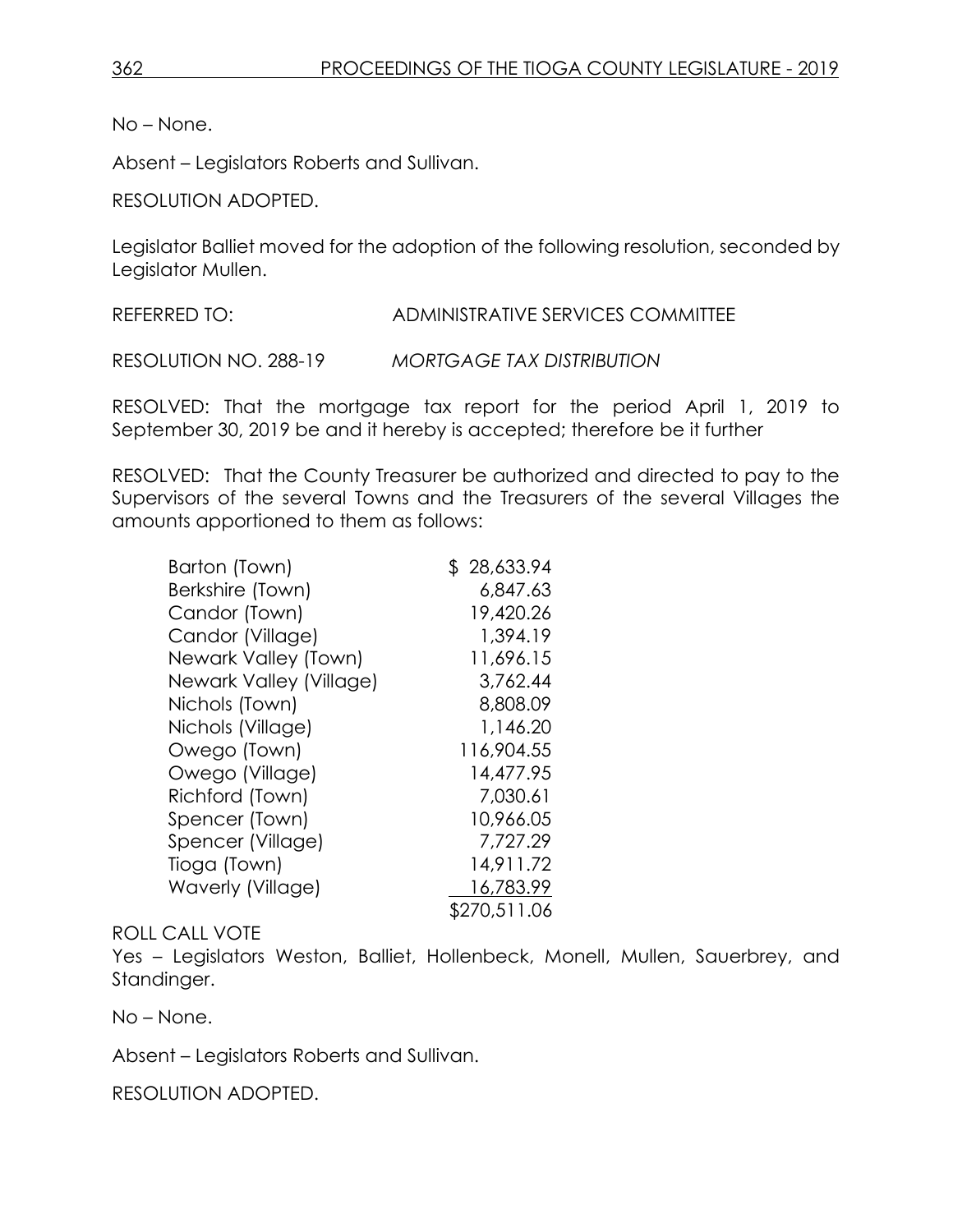Legislator Weston moved for the adoption of the following resolution, seconded by Legislator Hollenbeck.

| REFERRED TO: | ED&P COMMITTEE                   |
|--------------|----------------------------------|
|              |                                  |
|              | DFCOMIITONITO RIDDODT CODNIIII C |

RESOLUTION NO. 289-19 *RESOLUTION TO SUPPORT CORNELL COOPERATIVE EXTENSION ASSOCIATIONS IN THE STATE OF NEW YORK* 

WHEREAS: The mission of Cornell Cooperative Extension is "CCE puts knowledge to work in pursuit of economic vitality, ecological sustainability and social wellbeing. We bring local experience and research based solutions together, helping New York State families and communities thrive in our rapidly changing world"; and

WHEREAS: NYS County Law 224 adopted in 1914 established the ability for NYS and County's to contribute funds to support the creation of Cornell Cooperative Extension Associations in each county and there are now 56 associations across NYS; and

WHEREAS: The key objectives of the associations as stated in their constitutions are:

- o To provide for an association of residents in cooperation with Cornell University and USDA.
- o To extend educational resources of Cornell (including Ag and Life Sciences, Human Ecology, Vet Med), land grant system, and other educational institutions to foster economic, social, and environmental improvement of individuals families, and communities.
- o To further the objectives of CCE associations and the CCE system in the fields of agriculture, community and economic vitality, environment and energy, nutrition and healthy families, and youth development; and

WHEREAS: Cornell Cooperative Extension Associations provide research and experienced based information and programs that are aligned with the primary mission areas of the National Institute of Food and Agriculture and the programs are tailored to meet the needs of local communities in order:

- o To strengthen and support gardening, agriculture, and our local FOOD system.
- o To improve individual and community nutrition, HEALTH and overall well-being in a healthy environment.
- o To provide YOUTH with opportunities to have fun and learn valuable life skills from caring adults; and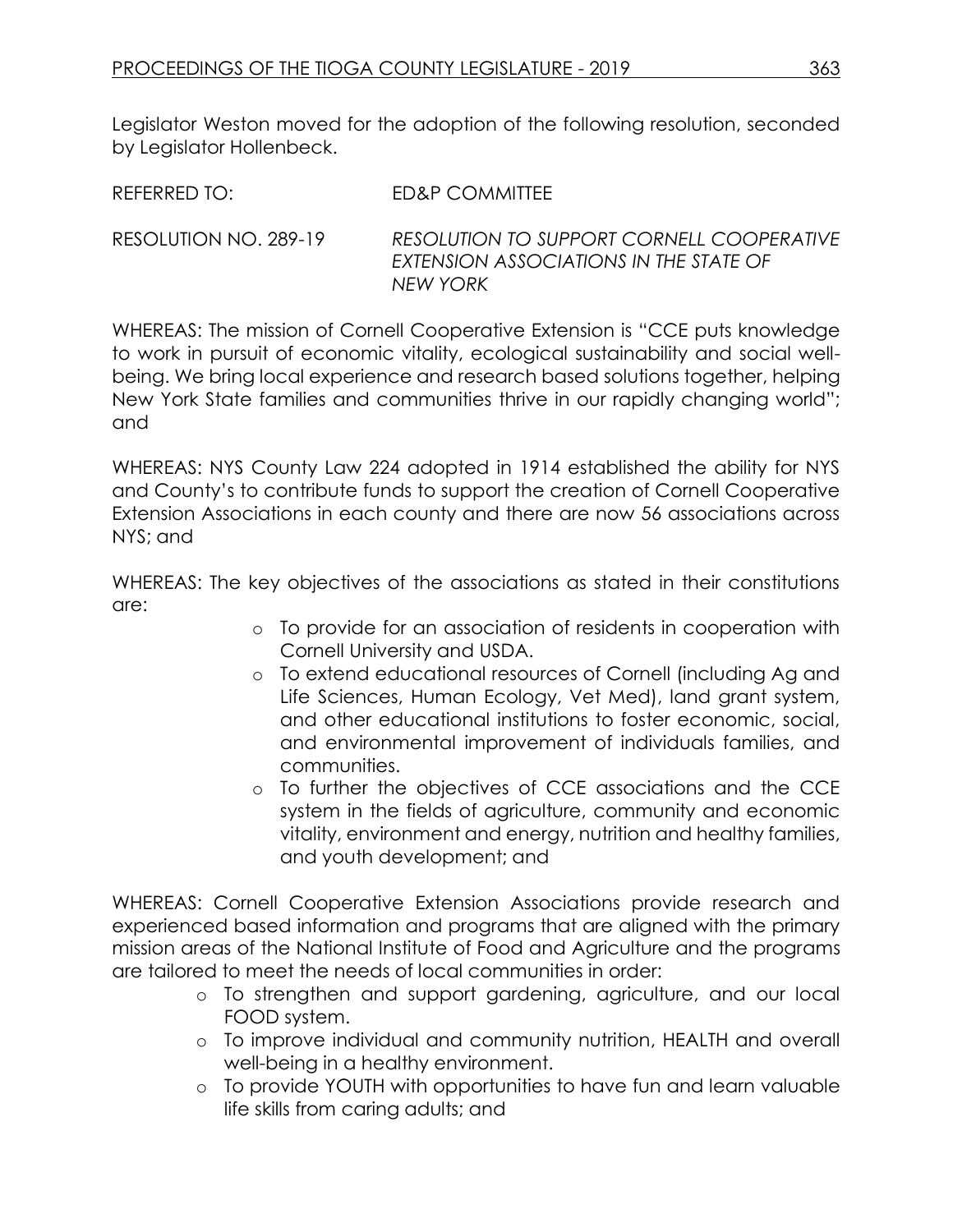WHEREAS: CCE programs are directly linked to a list of 8 of 16 goals of Governor Cuomo's initiatives for improving NYS, and CCE educators are key community partners in helping to implement these initiatives state-wide, including maximizing agriculture and beverage production, strengthening the upstate economy, promoting a healthier NY, fighting poverty, preserving our environment, building opportunity through education, designing a clean energy economy, and investing in tourism; and

WHEREAS: CCE associations are invaluable partners at the County level and NYS expects CCE educators to assist in supporting state initiatives; and

WHEREAS: Costs for operating CCE Associations (501C3 subordinate organizations) have increased significantly yet the annual funding allocated by the state for this system has remained stagnant for more than 20 years; therefore be it

RESOLVED: That the Legislature of Tioga County, requests that NYS allocate an additional \$4 million dollars per year to County Law 224A funding to a total of \$8 million to support Cooperative Extension Associations in NYS.

ROLL CALL VOTE

Yes – Legislators Weston, Balliet, Hollenbeck, Monell, Mullen, Sauerbrey, and Standinger.

No – None.

Absent – Legislators Roberts and Sullivan.

RESOLUTION ADOPTED.

Legislator Weston moved for the adoption of the following resolution, seconded by Legislator Hollenbeck.

| REFERRED TO:          | ED&P COMMITTEE                                                                                           |
|-----------------------|----------------------------------------------------------------------------------------------------------|
| RESOLUTION NO. 290-19 | AUTHORIZING LEGISLATIVE CHAIR SIGNATURE ON<br>LSE PEGASUS ENERGY LLC PAYMENT IN LIEU OF<br>TAX AGREEMENT |

WHEREAS: LSE Pegasus Energy, LLC has submitted a Notice of Intent to the Town of Tioga that it plans to build and operate a "Solar Energy System" with an expected total capacity of approximately 4.99 Megawatts AC; and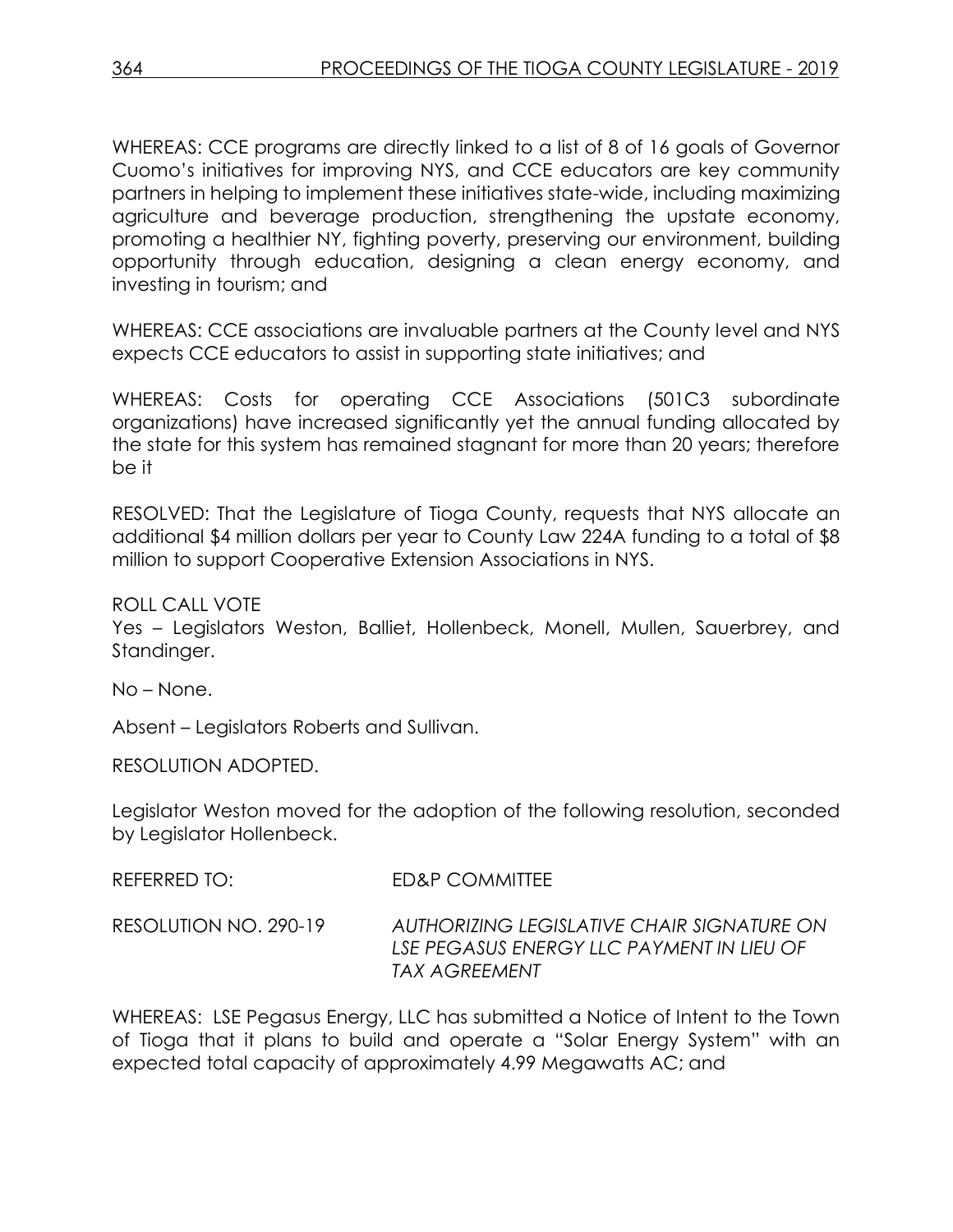WHEREAS: The project location is 1467 Halsey Valley Road, Town of Tioga, County of Tioga, State of New York; and

WHEREAS: The Taxing Jurisdiction is defined as the Town of Tioga, the Spencer-Van Etten Central School District and the County of Tioga; and

WHEREAS: The Taxing Jurisdiction has not opted out of Real Property Tax Law (RPTL) Section 487; and

WHEREAS: The Taxing Jurisdiction has indicated its intent to require a Payment in Lieu of Taxes (PILOT) Agreement with LSE Pegasus Energy, LLC; and

WHEREAS: Pursuant to RPTL 487, the Taxing Jurisdiction has agreed to place the project as exempt upon the assessment rolls of the Taxing Jurisdiction; and

WHEREAS: LSE Pegasus Energy, LLC has agreed to make annual lump sum payments to the Taxing Jurisdiction in lieu of real property taxes for a period of fifteen (15) consecutive fiscal tax years; and

WHEREAS: Such fifteen (15) year term shall commence on the first taxable status date selected by LSE Pegasus Energy, LLC following the commencement of the construction of the project, and shall end by the fifteenth fiscal year following; and

WHEREAS: The first annual payment shall be in the aggregate amount of \$3,500 per built out Megawatt AC of capacity, and thereafter annual payments shall escalate by one and one half (1.5 %) percent per year; and

WHEREAS: The annual payments for the Taxing Jurisdiction shall be made payable to the Town of Tioga and mailed to the Town of Tioga and are due no later than January 15<sup>th</sup> of each year; and

WHEREAS: The Town of Tioga shall be responsible for distributing the annual payments to the Spencer-Van Etten Central School District and the County of Tioga; and

WHEREAS: The Taxing Jurisdiction has agreed that the said payments shall be disbursed to the Town of Tioga in the amount of thirty percent (30%) of the lump sum payment; County of Tioga in the amount of thirty-three percent (33%) of the lump sum payment, and Spencer-Van Etten Central School District in in the amount of thirty-seven percent (37%) of the lump sum payment; therefore be it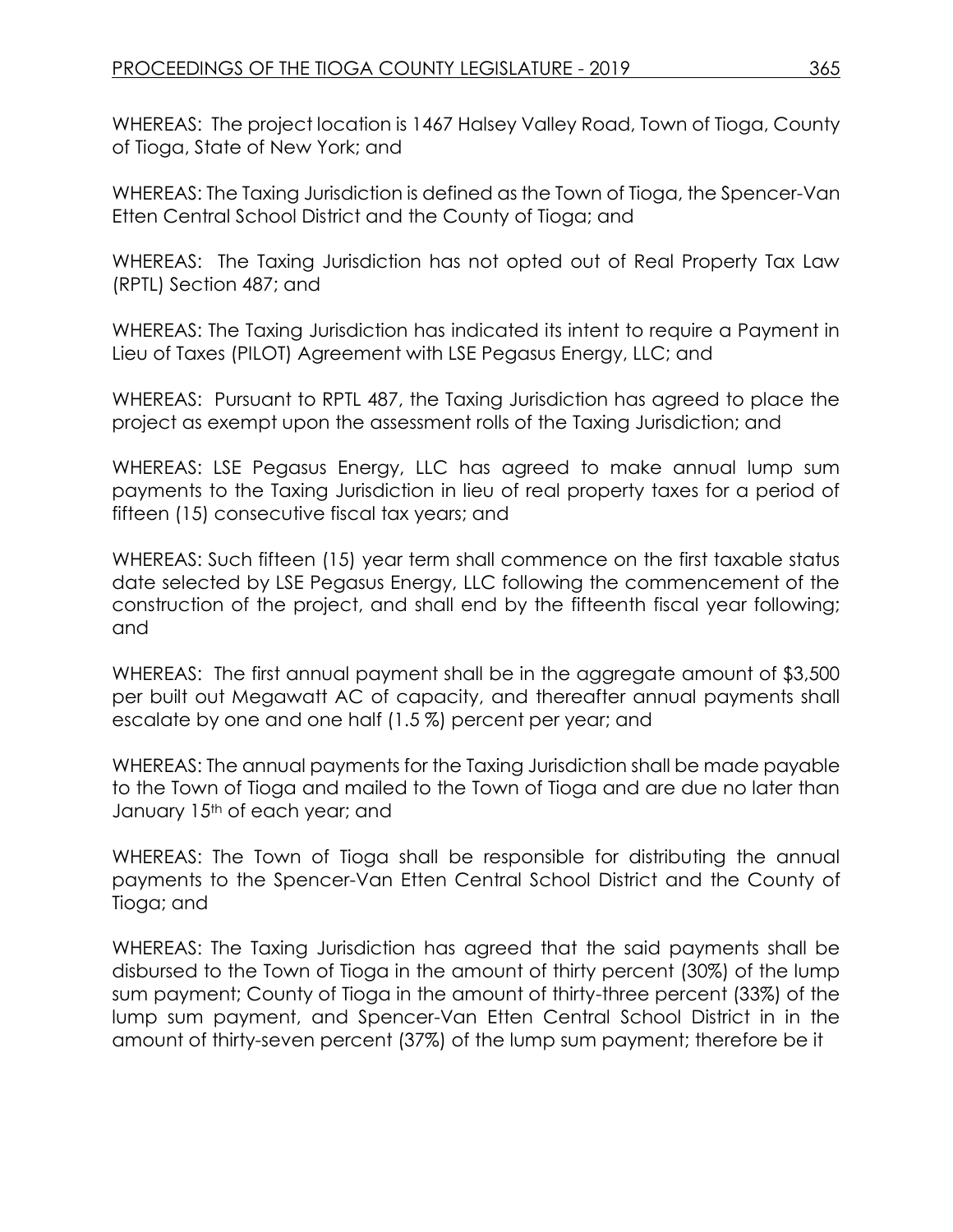RESOLVED: That the Tioga County Legislature agrees to authorize the Legislative Chair to sign the Payment in Lieu of Tax Agreement between LSE Pegasus Energy, LLC, Town of Tioga, Spencer-Van Etten Central School District and Tioga County.

## ROLL CALL VOTE

Yes – Legislators Weston, Balliet, Hollenbeck, Monell, Mullen, Sauerbrey, and Standinger.

No – None.

Absent – Legislators Roberts and Sullivan.

RESOLUTION ADOPTED.

Legislator Mullen moved for the adoption of the following resolution, seconded by Legislator Standinger.

| REFERRED TO:          | <b>PUBLIC SAFETY COMMITTEE</b><br><b>FINANCE/LEGAL COMMITTEE</b>                                                                                                           |
|-----------------------|----------------------------------------------------------------------------------------------------------------------------------------------------------------------------|
| RESOLUTION NO. 291-19 | <b>AUTHORIZE AGREEMENT WITH MOTOROLA</b><br>SOLUTIONS FOR A P25 PHASE 1 DIGITAL<br>SIMULCAST TRUNKED RADIO SYSTEM FOR THE<br>PERIOD 2019-2024<br><b>EMERGENCY SERVICES</b> |

WHEREAS: The Director of Emergency Services requests authorization for an agreement with Motorola Solutions for a P25 Phase 1 Digital Simulcast Trunked Radio System and other emergency services solutions for the Office of Emergency Services at an amount not to exceed \$9,620,000 for the period December 20, 2019 through December 20, 2024; and

WHEREAS: Said services are necessary for the emergency communications systems upgrade project; therefore, be it

RESOLVED: That the County Legislature hereby authorizes an agreement with Motorola Solutions, 500 West Monroe Street, 44th Floor, Chicago, IL 60661 for a P25 Phase 1 Digital Simulcast Trunked Radio System for the Office of Emergency Services for a period December 20, 2019 through December 20, 2024; and be it further

RESOLVED: That the County will utilize available grant funding as the initial payment under the terms and conditions of the contract and will continue to seek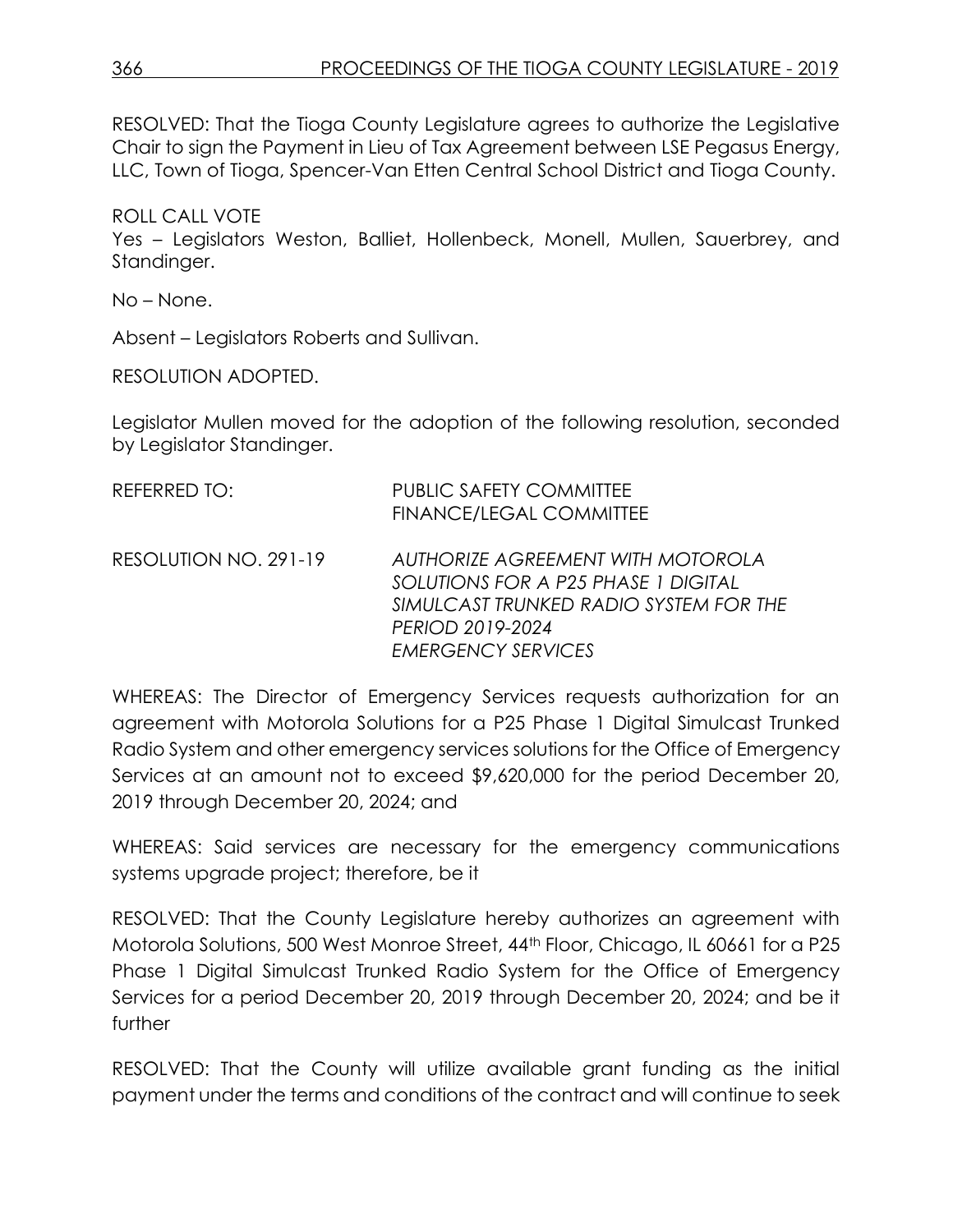and use grant funding for the project at which time the County may bond or lease for the balance of the project cost. In the event that the anticipated grant funding for this project is not received by the County or the remaining funds are not locally appropriated, the contract may be terminated without further obligation and any balance applied toward other equipment at the County's option; and be it further

RESOLVED: That the Chairwoman of the Legislature is authorized to execute any such agreements, documents, or papers, approved as to form by the County Attorney, as may be necessary to implement the intent and purpose of this resolution.

Legislator Standinger spoke. "This is an awful lot of money and I can understand being concerned about it because I am, but the problem is that we have been running that radio on a wing and a prayer and we have to step up and take care of it because Public Safety is a very important thing. If you call 911, you want someone to get there and if no one gets there because the system is not working then what good is it. Sometimes you have to spend money that you do not want to spend."

Legislator Mullen spoke. "As Chair of Public Safety, I wanted to add a few things. First, I want to thank Chair Sauerbrey personally for her hard work and support on this. I want to thank Motorola for their hard work in working with the County. I want to thank Mike Simmons, Director of Emergency Services, for this almost two-year process. I want to thank Rita Hollenbeck, Budget Officer, for also helping to figure out the fiscal ramifications of this.

I can sum this up in a nutshell. On my way in today for our first snowstorm of the year, I came along a vehicle that is up against the guiderails on Route 17/Interstate 86 at the Nichols-Barton line, which this area is known as Twin Bridges. I made many stops out in this area as a Trooper in this County for 17 years. There was a young guy out there trying to change his tire on an ice-slicked road, so I stopped and offered assistance with calling for a tow truck. I got on my cell phone and called the seven-digit line to talk to the Sheriff's Department directly to keep the 911 lines open and the system could not support the call. I could not get through to our Sheriff's Department and dispatch to get a motorist in this County help this morning. Only because of my knowledge and my years working here in the County, I called Huckle's Tow Service directly and they dispatched road service out to help the young man. That is what this is in a nutshell. That is why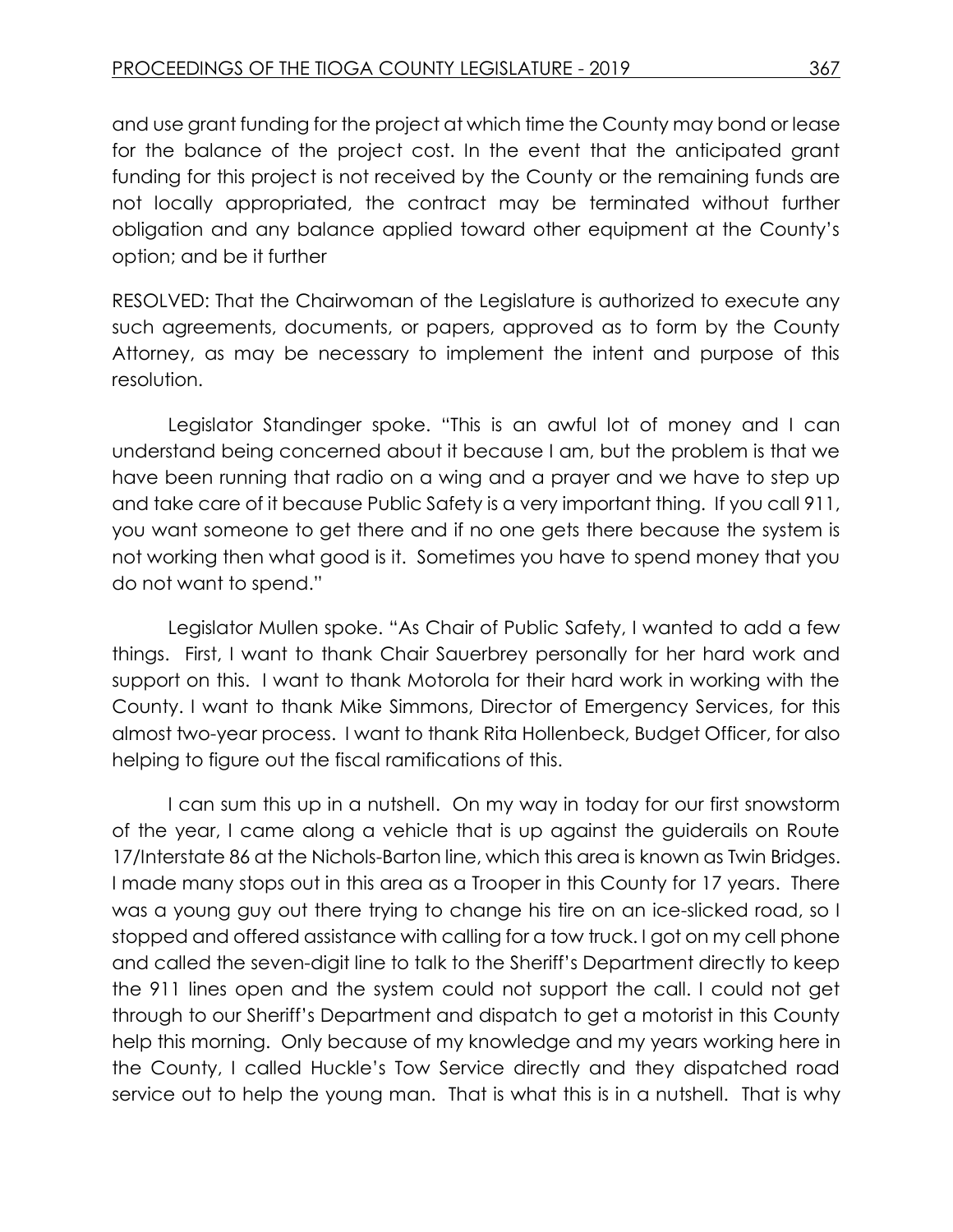people do pay taxes; pick up a phone or key a radio as a first responder you are getting the help you asked for. We cannot do what we are sworn to do as our duty for the people if we cannot communicate with them. I echo Legislator Standinger's remarks and I thank everyone who chooses to support this because this is good government. This is supporting every individual who lives in this County, visits this County, or passes through this County. Thank you Chair Sauerbrey and all of you for your support. It has been a long road, but I think we are there."

ROLL CALL VOTE

Yes – Legislators Weston, Balliet, Hollenbeck, Monell, Mullen, Sauerbrey, and Standinger.

No – None.

Absent – Legislators Roberts and Sullivan.

RESOLUTION ADOPTED.

Legislator Mullen moved for the adoption of the following resolution, seconded by Legislator Standinger.

| REFERRED TO:          | <b>PUBLIC SAFETY COMMITTEE</b>                                                                                                            |
|-----------------------|-------------------------------------------------------------------------------------------------------------------------------------------|
| RESOLUTION NO. 292-19 | AUTHORIZATION TO IMPOSE AN ADDITIONAL<br>SURCHARGE ON WIRELESS COMMUNICATIONS<br>SERVICE WITHIN TIOGA COUNTY<br><b>EMERGENCY SERVICES</b> |

WHEREAS: Tioga County currently imposes surcharges on wireless communications and landline services pursuant to Tax Law §186-g and County Law §303; and

WHEREAS: Tioga County requests authorization from the New York State Legislature to impose additional surcharges to wireless communication services above the fees authorized by Tax Law §186-g; and

WHEREAS: These additional surcharges have been requested by the Director of the Office of Emergency Services and shall be used to fund the County's Public Safety Radio Capital project; therefore be it

RESOLVED: That the Tioga County Legislature requests that the New York State Legislature authorize Tioga County to impose an additional wireless communications surcharge in addition to the surcharge imposed pursuant to Tax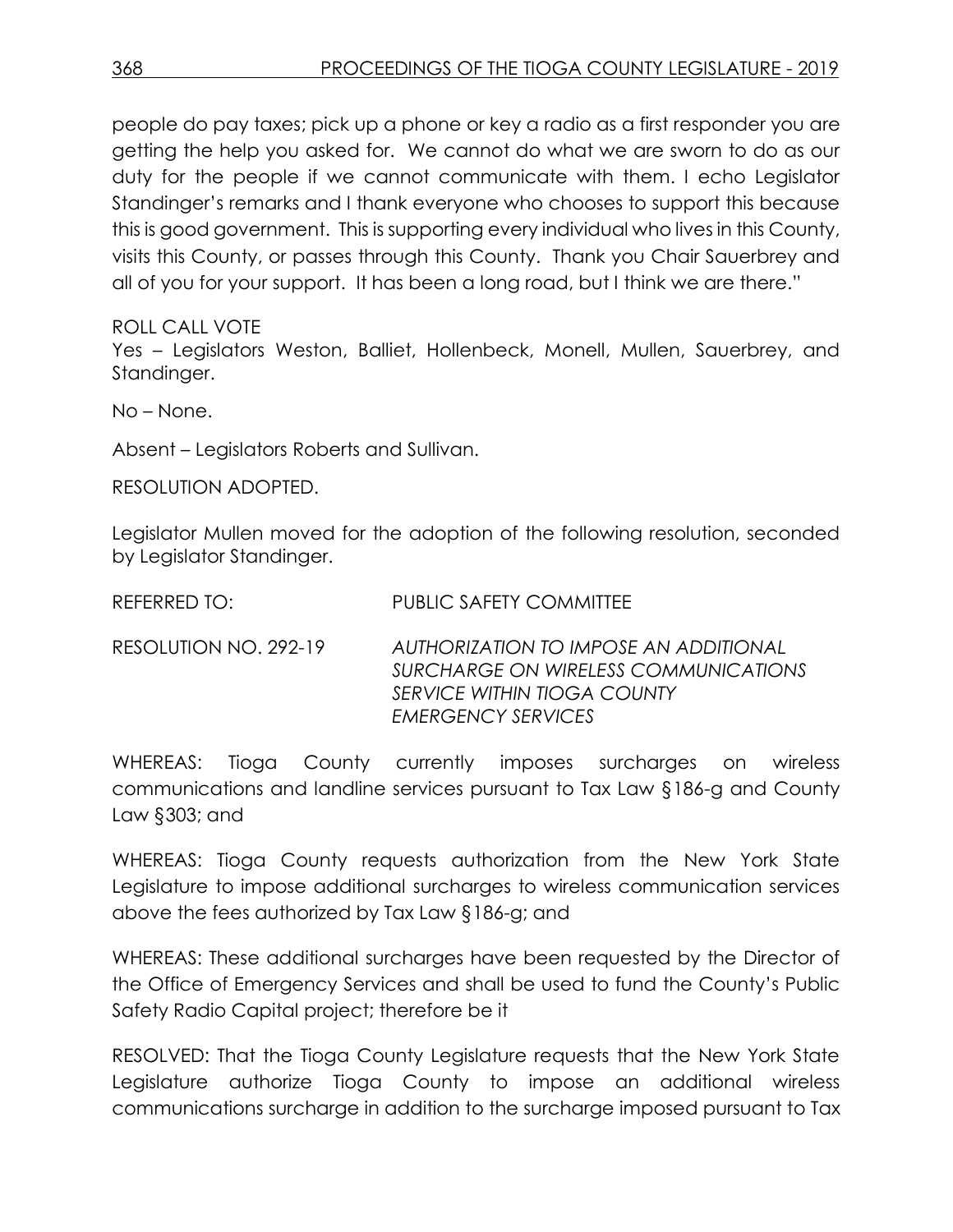Law §186-g (b) in the amount of \$1.00 per month on all wireless communications services and prepaid wireless communications services and \$1.00 per retail sale of prepaid wireless communications service sold within the County of Tioga pursuant to Tax Law §186-g (c); and be it further

RESOLVED: That said additional surcharges shall expire ten years after the effective date of the State Legislation; and be it further

RESOLVED: That a certified copy of this resolution be forwarded to Senator Fred Akshar and Assemblyman Christopher Friend.

Legislator Mullen spoke. "We are asking for a lot less than even Broome County is asking. We are asking for \$1.00 per cell phone in Tioga County to help pay for this communications upgrade. I think that is reasonable."

ROLL CALL VOTE

Yes – Legislators Weston, Balliet, Hollenbeck, Monell, Mullen, Sauerbrey, and Standinger.

No – None.

Absent – Legislators Roberts and Sullivan.

RESOLUTION ADOPTED.

Legislator Standinger moved for the adoption of the following resolution, seconded by Legislator Mullen.

REFERRED TO: PUBLIC WORKS COMMITTEE

RESOLUTION NO. 293-19 *AUTHORIZING THE IMPLEMENTATION AND FUNDING IN THE FIRST INSTANCE 100% OF THE FEDERAL AID AND STATE "MARCHISELLI" PROGRAM-AID ELIGIBLE COSTS OF A TRANSPORTATION FEDERAL-AID PROJECT AND APPROPRIATING FUNDS*

WHEREAS: A project for the Tioga County Bridge Preventative Maintenance Program (2020), PIN 9754.30 (the Project) is eligible for funding under Title 23 U.S. Code, as amended, that calls for the apportionment of the costs of such program to be borne at the ratio of 80% Federal Funds and 20% non-Federal Funds; and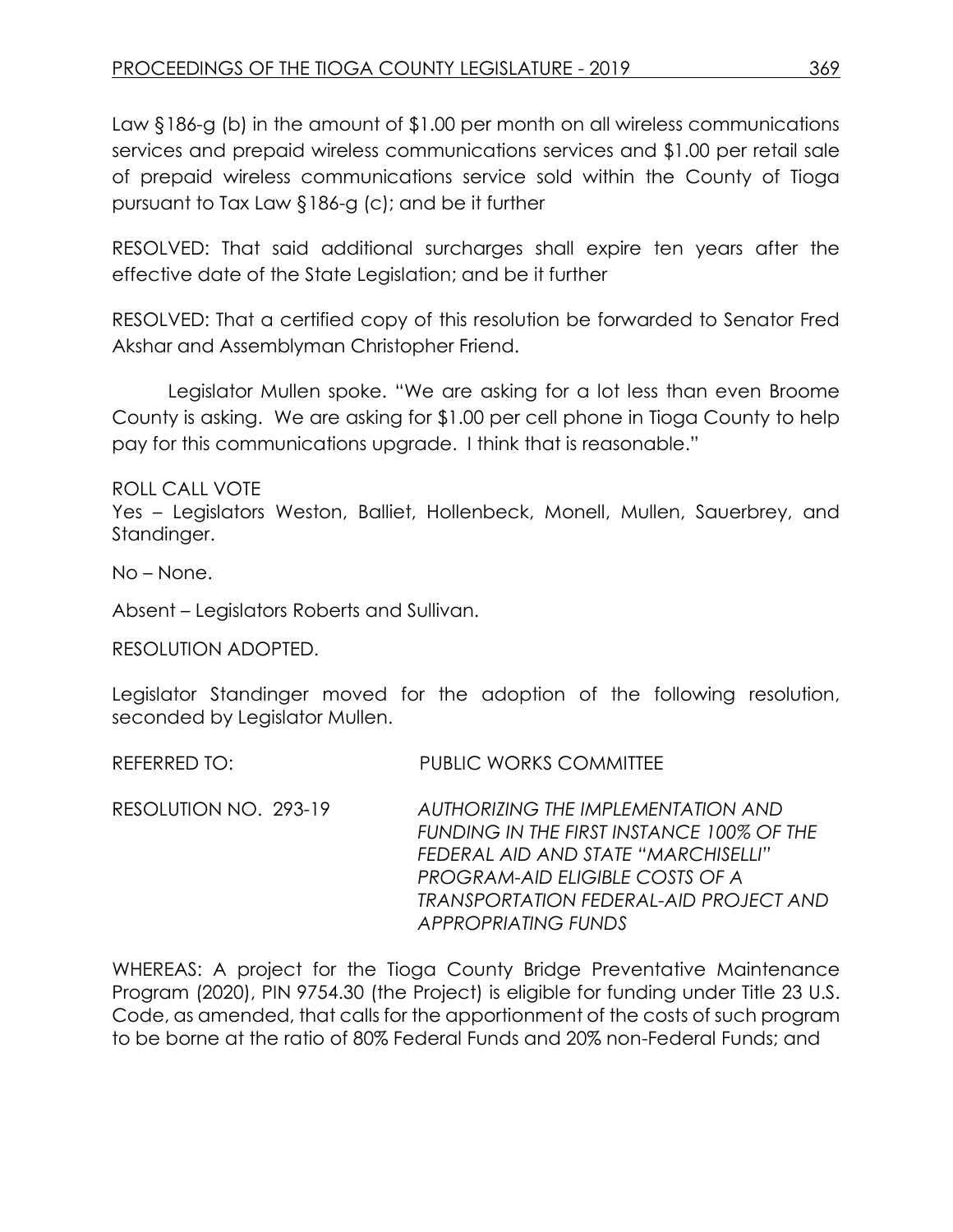WHEREAS: The County of Tioga desires to advance the Project by making a commitment of 100% of the Federal and non-Federal share of the costs of the Preliminary Engineering/Design work.

NOW, THEREFORE, the Tioga County Legislature, duly convened does hereby

RESOLVE: That the Tioga County Legislature hereby approves the above-subject project; and it is hereby further

RESOLVED: That the Tioga County Legislature hereby authorizes the County of Tioga to pay in the first instance 100% of the Federal and non-Federal share of the cost of the Construction and Construction Supervision and Inspection work for the Project or portions thereof; and it is further

RESOLVED: That the sum of \$10,000 is hereby appropriated from account D5110.540050 and made available to cover the costs of participation in the above phase of the Project; and it is further

RESOLVED: That in the event the full Federal and non-Federal share costs of the project exceeds the amount appropriated above, the Tioga County Legislature shall convene as soon as possible to appropriate said excess amount immediately upon notification by the New York State Department of Transportation thereof, and it is further

RESOLVED: That the Chair of the Tioga County Legislature be and is hereby authorized to execute all necessary Agreements, certifications or reimbursement requests for Federal Aid and/or Marchiselli Aid on behalf of the County of Tioga with the New York State Department of Transportation in connection with the advancement or approval of the Project and providing for the administration of the Project and the municipality's first instance funding of project costs and permanent funding of the local share of federal-aid and state-aid eligible Project costs and all Project costs within appropriations therefore that are not so eligible, and it is further

RESOLVED: That a certified copy of this resolution be filed with the New York State Commissioner of Transportation by attaching it to any necessary Agreement in connection with the Project, and it is further

RESOLVED: This Resolution shall take effect immediately.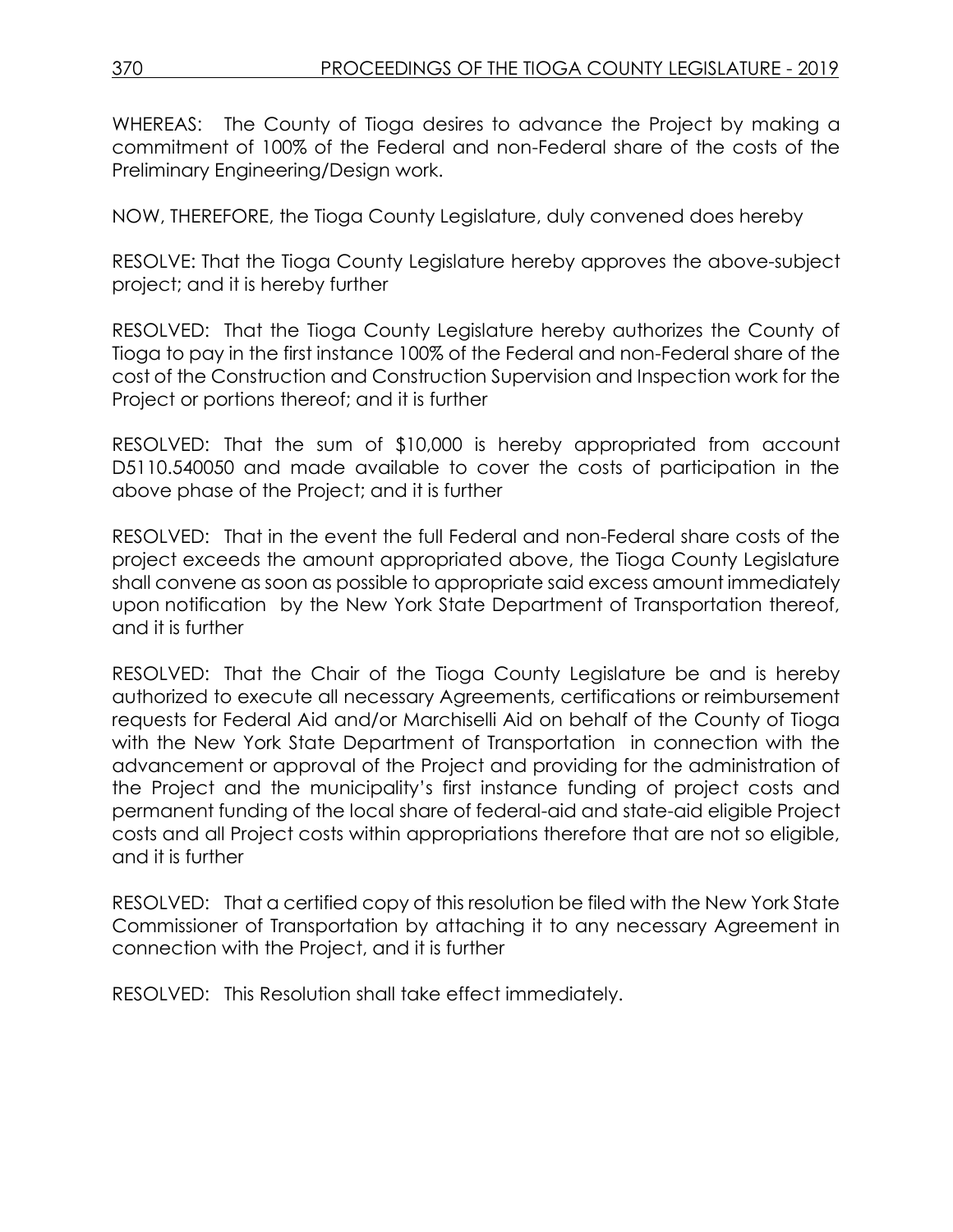ROLL CALL VOTE

Yes – Legislators Weston, Balliet, Hollenbeck, Monell, Mullen, Sauerbrey, and Standinger.

No – None.

Absent – Legislators Roberts and Sullivan.

RESOLUTION ADOPTED.

Legislator Monell moved for the adoption of the following resolution, seconded by Legislator Hollenbeck.

| REFERRED TO:          | <b>FINANCE/LEGAL COMMITTEE</b><br>LEGISLATIVE WORKSESSION                                            |
|-----------------------|------------------------------------------------------------------------------------------------------|
| RESOLUTION NO. 294-19 | AUTHORIZE ACCEPTANCE OF<br>YEAR TWO FUNDING FROM THE NYS OFFICE OF<br><b>INDIGENT LEGAL SERVICES</b> |

WHEREAS: By Resolution No. 257-18 adopted on November 13, 2018 Tioga County entered into a five year agreement with the New York State Office of Indigent Legal Services for distribution of funds to provide representation to persons legally entitled to counsel but unable to hire an attorney; and

WHEREAS: The allocated amount to Tioga County from NYS Office of Indigent Legal Services for the fiscal year 2019 is \$308,468; and

WHEREAS: It is necessary for Tioga County to adopt the second year funding budget for said distribution in said amount of \$308,468; now therefore be it

RESOLVED: That the Tioga County Legislature hereby approves the year two budget of said distribution in the amount of \$308,468.

ROLL CALL VOTE Yes – Legislators Weston, Balliet, Hollenbeck, Monell, Mullen, Sauerbrey, and Standinger.

No – None.

Absent – Legislators Roberts and Sullivan.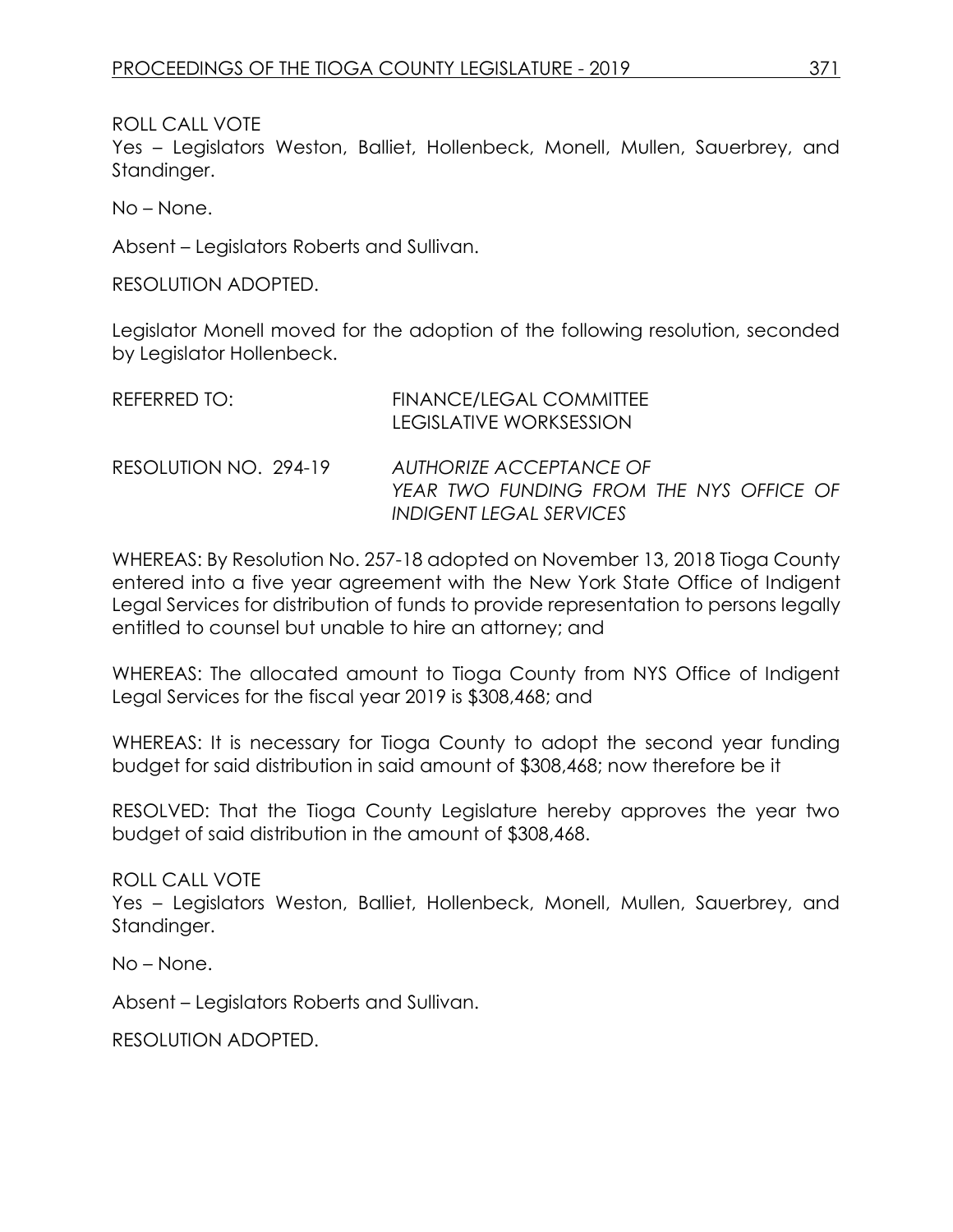Legislator Standinger moved for the adoption of the following resolution, seconded by Leaislator Monell.

| REFERRED TO:          | HEALTH & HUMAN SERVICES COMMITTEE<br><b>FINANCE/LEGAL COMMITTEE</b>                                                       |
|-----------------------|---------------------------------------------------------------------------------------------------------------------------|
| RESOLUTION NO. 295-19 | TRANSFER OWNERSHIP OF A TRUST ACCOUNT FOR<br>TIOGA COUNTY SUICIDE PREVENTION COMMUNITY<br><b>COALITION MENTAL HYGIENE</b> |

WHEREAS: Tioga County Suicide Prevention Community Coalition was established in 2014 through a New York State grant; and

WHEREAS: The Coalition has been established as a Trust Account in 2019; and

WHEREAS: Tioga County Mental Hygiene would like to transfer ownership of the Trust Account to A New Hope Center located in Owego, NY; and

WHEREAS: Transferring ownership requires legislative approval; therefore be it

RESOLVED: That final disbursement in the amount of \$5,686.25 to A New Hope Center will close out the Suicide Coalition Trust account TA 208501 that was established in 2019.

Legislator Standinger spoke. "I am a member of this Suicide Prevention Coalition and I view that as a very serious problem that we have and the only reason this is being done is to accept grants for certain things. A New Hope Center has agreed to be the pass through for that money in the event we get it. That is the only reason for this resolution.

ROLL CALL VOTE

Yes – Legislators Weston, Balliet, Hollenbeck, Monell, Mullen, Sauerbrey, and Standinger.

No – None.

Absent – Legislators Roberts and Sullivan.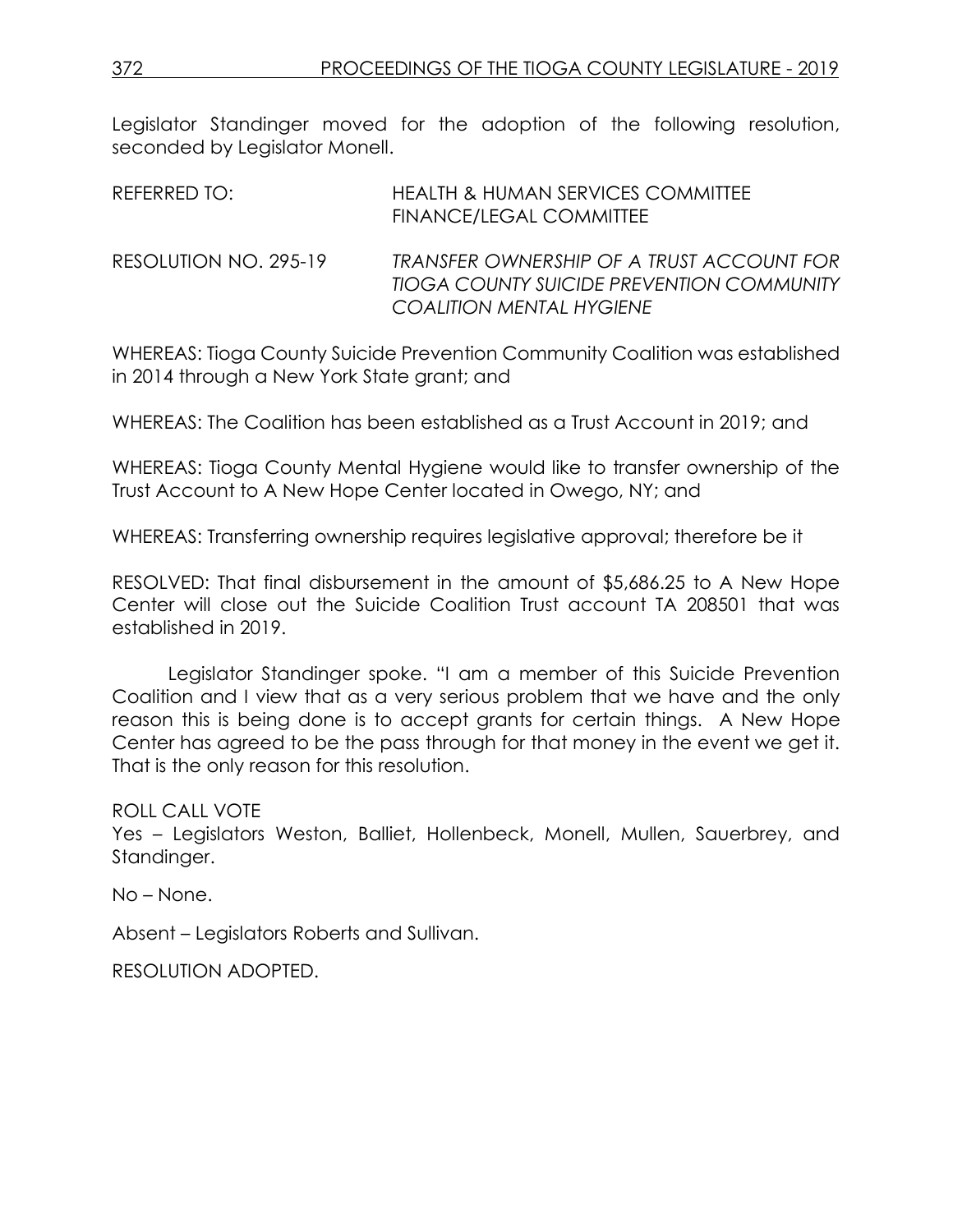Legislator Hollenbeck moved for the adoption of the following resolution, seconded by Legislator Monell.

| REFERRED TO: | PERSONNEL COMMITTEE |
|--------------|---------------------|
|              |                     |

RESOLUTION NO. 296-19 *AMEND RESOLUTION 295-05 AS AMENDED BY RESOLUTION 345-08 POLICY/CONTRACT FOR LIFE INSURANCE COVERAGE* 

WHEREAS: Resolution 345-08 authorized the use of Security Mutual Life Insurance Company of New York to provide group life insurance coverage to those employees in the Sheriff's Department eligible for the benefit until such time as a different company was selected; and

WHEREAS: Tioga County has received notice that Security Mutual Life Insurance Company of New York has been transitioned to Renaissance Life & Health Insurance Company of America and its sister company Renaissance Life & Health Insurance Company of New York (Renaissance); and

WHEREAS: Renaissance can offer replacement group insurance coverage to match existing level of benefits with the same administrative support at the current premium rates through November 30, 2020; and

WHEREAS: This group life insurance needs to be maintained to prevent a lapse in coverage; therefore be it

RESOLVED: The Tioga County Legislature authorizes the Chair of the Legislature, subject to review by the County Attorney, to sign the required paperwork for this transition; and be it further

RESOLVED: That this Renaissance group life insurance will renew annually until such time that a different company is selected.

ROLL CALL VOTE

Yes – Legislators Weston, Balliet, Hollenbeck, Monell, Mullen, Sauerbrey, and Standinger.

No – None.

Absent – Legislators Roberts and Sullivan.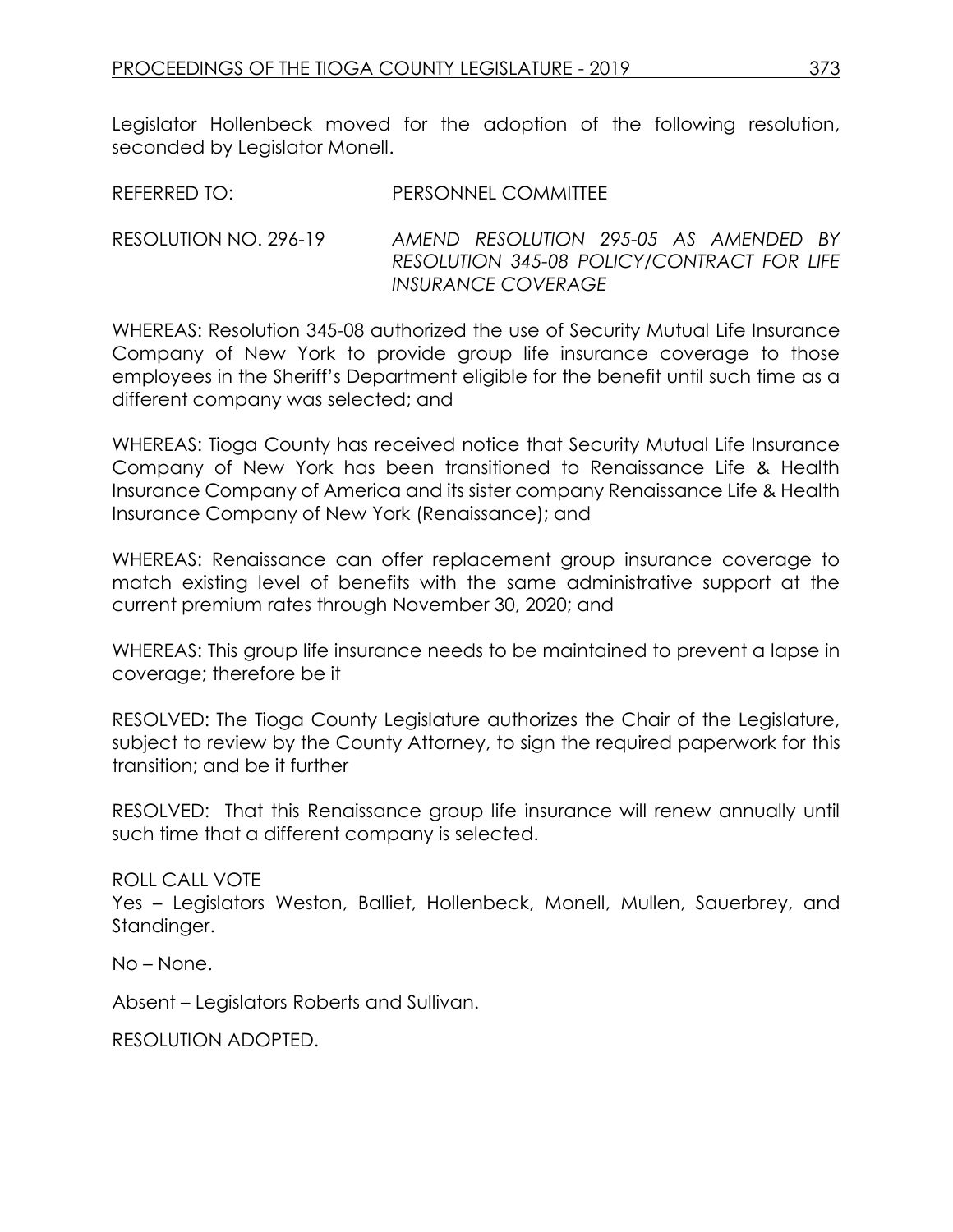Legislator Hollenbeck moved for the adoption of the following resolution, seconded by Legislator Monell.

REFERRED TO: PERSONNEL COMMITTEE

RESOLUTION NO. 297-19 *AUTHORIZE PURCHASE OF EMPLOYERS' LIABILITY INSURANCE FOR WORKERS' COMPENSATION PROGRAM*

WHEREAS: The Tioga County Self-Insurance Plan's employers' liability insurance policy will expire December 31, 2019; and

WHEREAS: The continuance of an employers' liability insurance policy helps to limit exposure to the Tioga County Self-Insurance Plan; therefore be it

RESOLVED: That the Tioga County Legislature authorizes the purchase of employers' liability insurance, subject to review by the County Attorney, for the period of January 1, 2020 through December 31, 2020 to be paid for out of the 2020 Tioga County Self-Insurance Plan budget.

ROLL CALL VOTE

Yes – Legislators Weston, Balliet, Hollenbeck, Monell, Mullen, Sauerbrey, and Standinger.

No – None.

Absent – Legislators Roberts and Sullivan.

RESOLUTION ADOPTED.

Legislator Mullen moved for the adoption of the following resolution, seconded by Legislator Standinger.

| REFERRED TO:          | <b>PUBLIC SAFETY COMMITTEE</b><br><b>FINANCE/LEGAL COMMITTEE</b>                        |
|-----------------------|-----------------------------------------------------------------------------------------|
| RESOLUTION NO. 298-19 | AWARD 2019 EMERGENCY MANAGEMENT<br>PLANNING GRANT (EMPG19)<br><b>EMERGENCY SERVICES</b> |

WHEREAS: The Tioga County Office of Emergency Services has been awarded a matching grant of \$23,669 by the New York State Division of Homeland Security and Emergency Services (NYSDHSES); and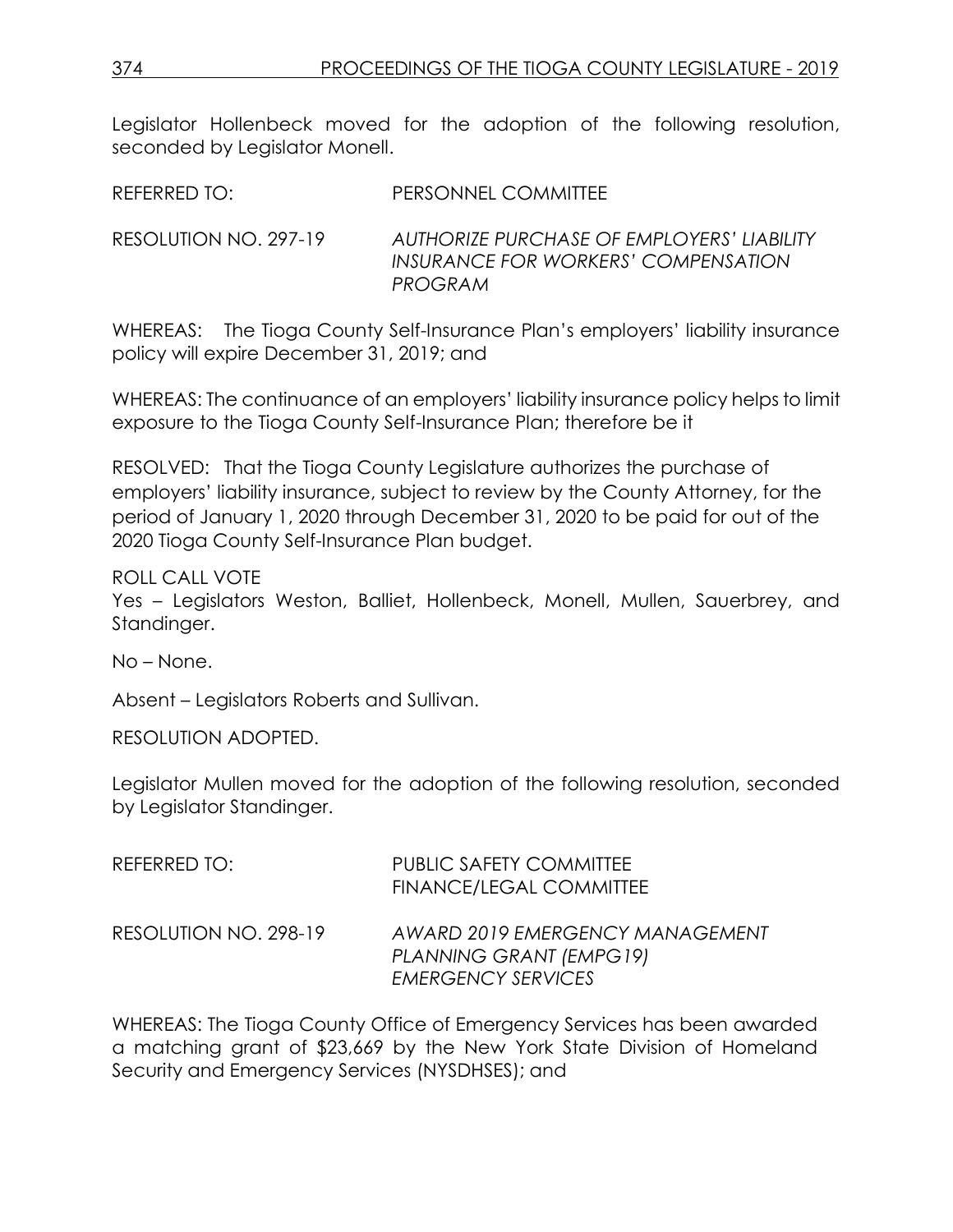WHEREAS: The matching grant will be used to offset \$23,669 of budgeted salary costs; therefore be it

RESOLVED: That the Emergency Services Office be allowed to accept the awarded 2019 Emergency Management Planning Grant in the amount of \$23,669.

ROLL CALL VOTE

Yes – Legislators Weston, Balliet, Hollenbeck, Monell, Mullen, Sauerbrey, and Standinger.

No – None.

Absent – Legislators Roberts and Sullivan.

RESOLUTION ADOPTED.

Legislator Standinger moved for the adoption of the following resolution, seconded by Legislator Balliet.

REFERRED TO: PUBLIC WORKS COMMITTEE

RESOLUTION NO. 299-19 *AWARD BRIDGE PREVENTATIVE MAINTENANCE PHASE V PIN 9754.29 CONSTRUCTION CONTRACT*

WHEREAS: Tioga County was awarded funding for this project through NYSDOT; and

WHEREAS: Funding is available for this portion of the project; and

WHEREAS: The Commissioner of Public Works received one sealed bid on October 9, 2019 and the bid result was as follows:

R. DeVincentis Construction, Inc.  $$197,000.00$ 

WHEREAS: Tioga County has completed the review of the bid and NYSDOT has concurred and finds the low bidder R. DeVincentis meets all of the qualifications of the bid specifications; therefore be it

RESOLVED: That the Tioga County Legislature authorize awarding the bid to R. DeVincentis Construction, not to exceed \$197,000.00 to be paid out of the following account: D5110.540050 – Bridge Projects.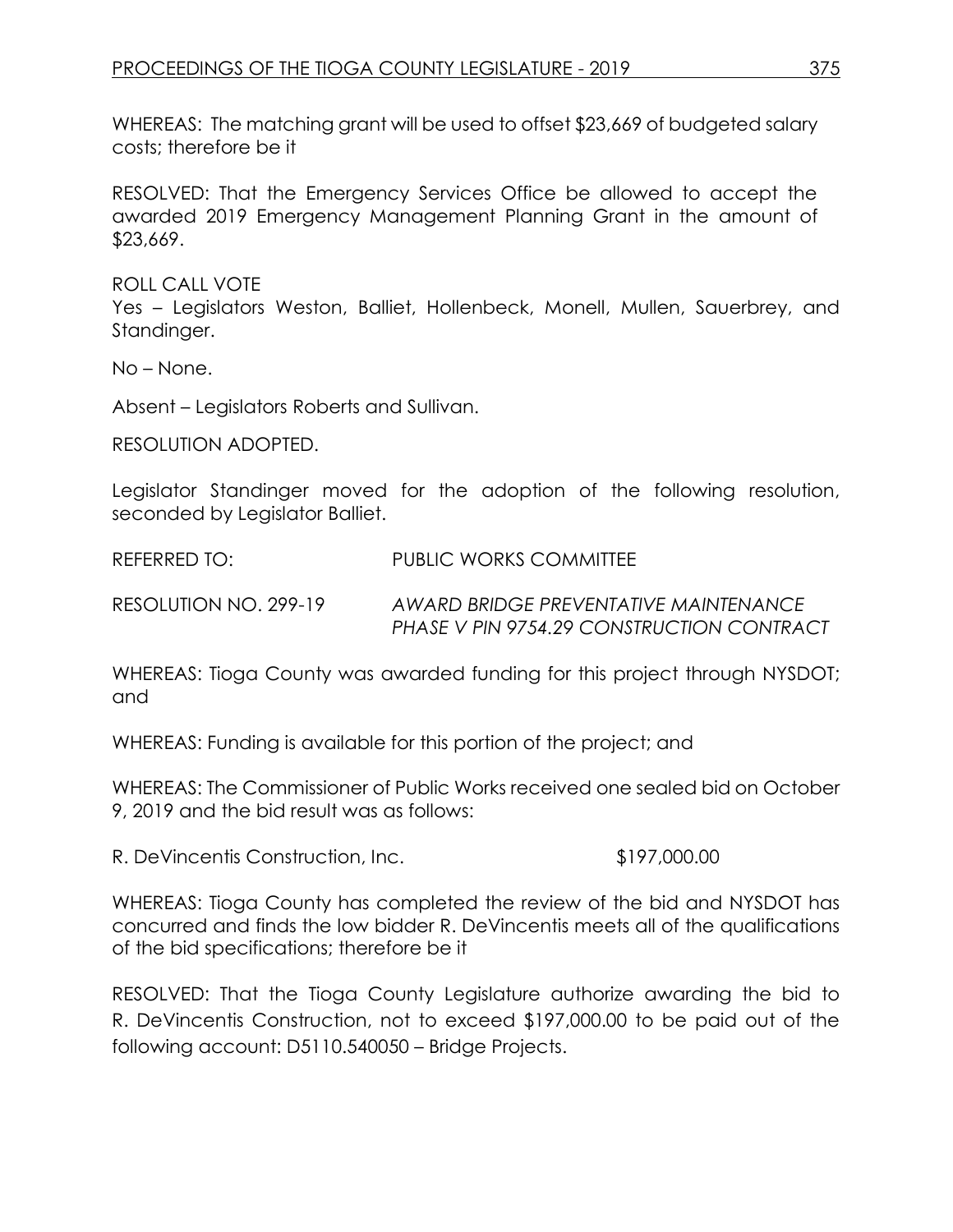ROLL CALL VOTE

Yes – Legislators Weston, Balliet, Hollenbeck, Monell, Mullen, Sauerbrey, and Standinger.

No – None.

Absent – Legislators Roberts and Sullivan.

RESOLUTION ADOPTED.

Legislator Mullen moved for the adoption of the following resolution, seconded by Legislator Monell.

| REFERRED TO:          | <b>PUBLIC SAFETY COMMITTEE</b><br><b>FINANCE/LEGAL COMMITTEE</b>                                                                            |
|-----------------------|---------------------------------------------------------------------------------------------------------------------------------------------|
| RESOLUTION NO. 300-19 | MODIFY 2019 BUDGET AND TRANSFER FUNDS<br>STATEWIDE INTEROPERABLE COMMUNICATIONS<br><b>GRANT 2017</b><br><b>OFFICE OF EMERGENCY SERVICES</b> |

WHEREAS: Resolution # 92-18 awarded the Office of Emergency Services a 2017 Statewide Interoperable Communications Grant in the amount of \$453,399.00; and

WHEREAS: The grant budget has been amended; therefore be it

RESOLVED: That the 2019 budget be modified and transfer of funds be made as below:

FROM: A3415.540140 IO17 Contracting Services \$79,440.84

TO: A3415.520230 IO17 Radio & Equipment \$79,440.84

ROLL CALL VOTE

Yes – Legislators Weston, Balliet, Hollenbeck, Monell, Mullen, Sauerbrey, and Standinger.

No – None.

Absent – Legislators Roberts and Sullivan.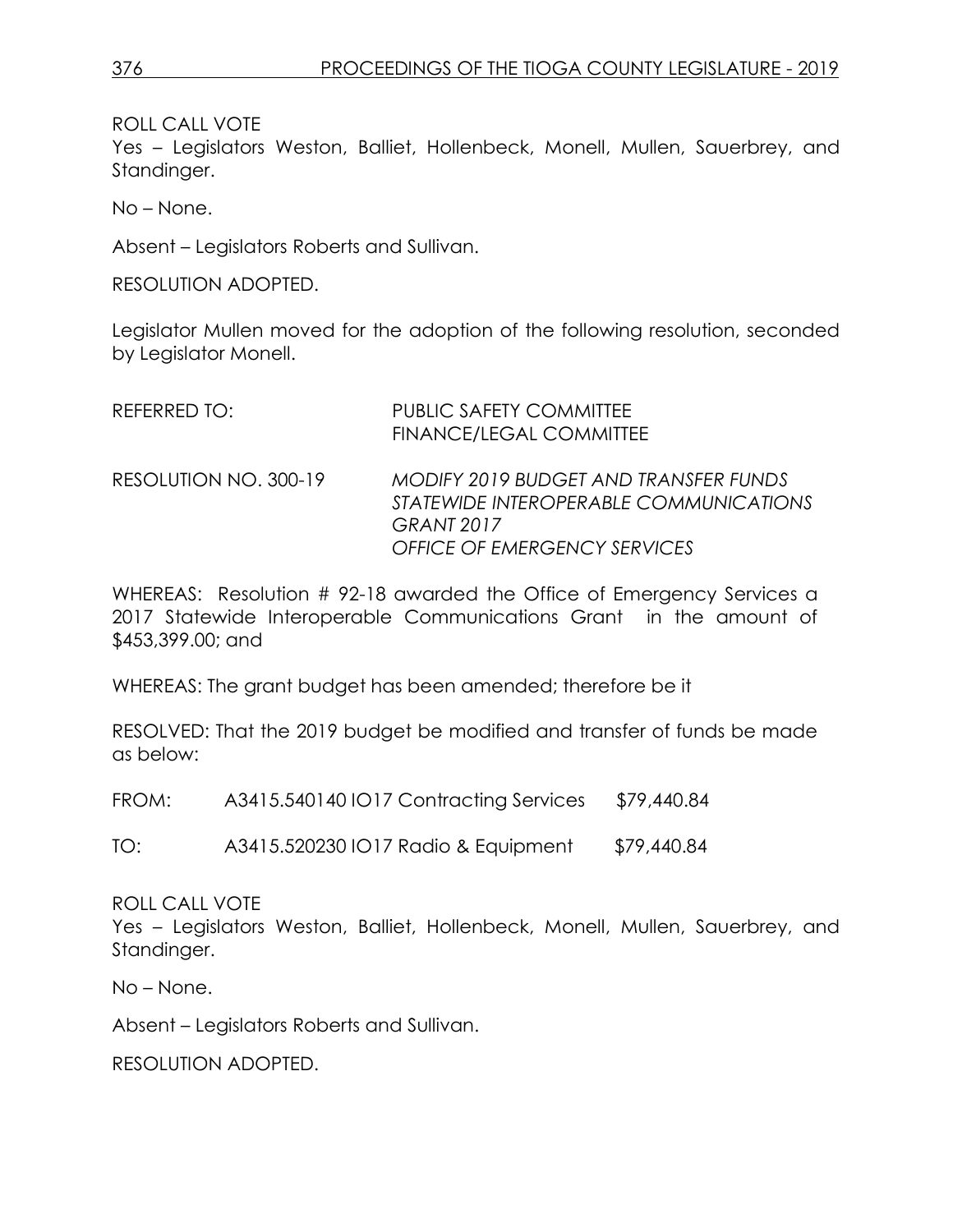Legislator Standinger moved for the adoption of the following resolution, seconded by Legislator Monell.

| REFERRED TO:          | <b>HEALTH &amp; HUMAN SERVICES COMMITTEE</b><br>FINANCE/LEGAL COMMITTEE |
|-----------------------|-------------------------------------------------------------------------|
| RESOLUTION NO. 301-19 | AMEND BUDGET & APPROPRIATE FUNDS<br>PUBLIC HEALTH                       |

WHEREAS: Tioga County Public Health has been awarded funding from New York State; and

WHEREAS: The award is designated for Community Cancer Prevention in Action, which is a partnership between Broome and Tioga Counties; and

WHEREAS: Cancer Prevention is an area of focus for Public Health; and

WHEREAS: The funding will pass through Broome County to Tioga County Public Health; and

WHEREAS: Amending of Budget and Appropriation of Funds requires Legislative approval; therefore be it

RESOLVED: That funding be appropriated as follows:

|     | From: A4053 422800 | Public Health: Local Grants          | \$22,250 |
|-----|--------------------|--------------------------------------|----------|
| To: |                    | A4053 540640 Public Health: Supplies | \$22,250 |

ROLL CALL VOTE

Yes – Legislators Weston, Balliet, Hollenbeck, Monell, Mullen, Sauerbrey, and Standinger.

No – None.

Absent – Legislators Roberts and Sullivan.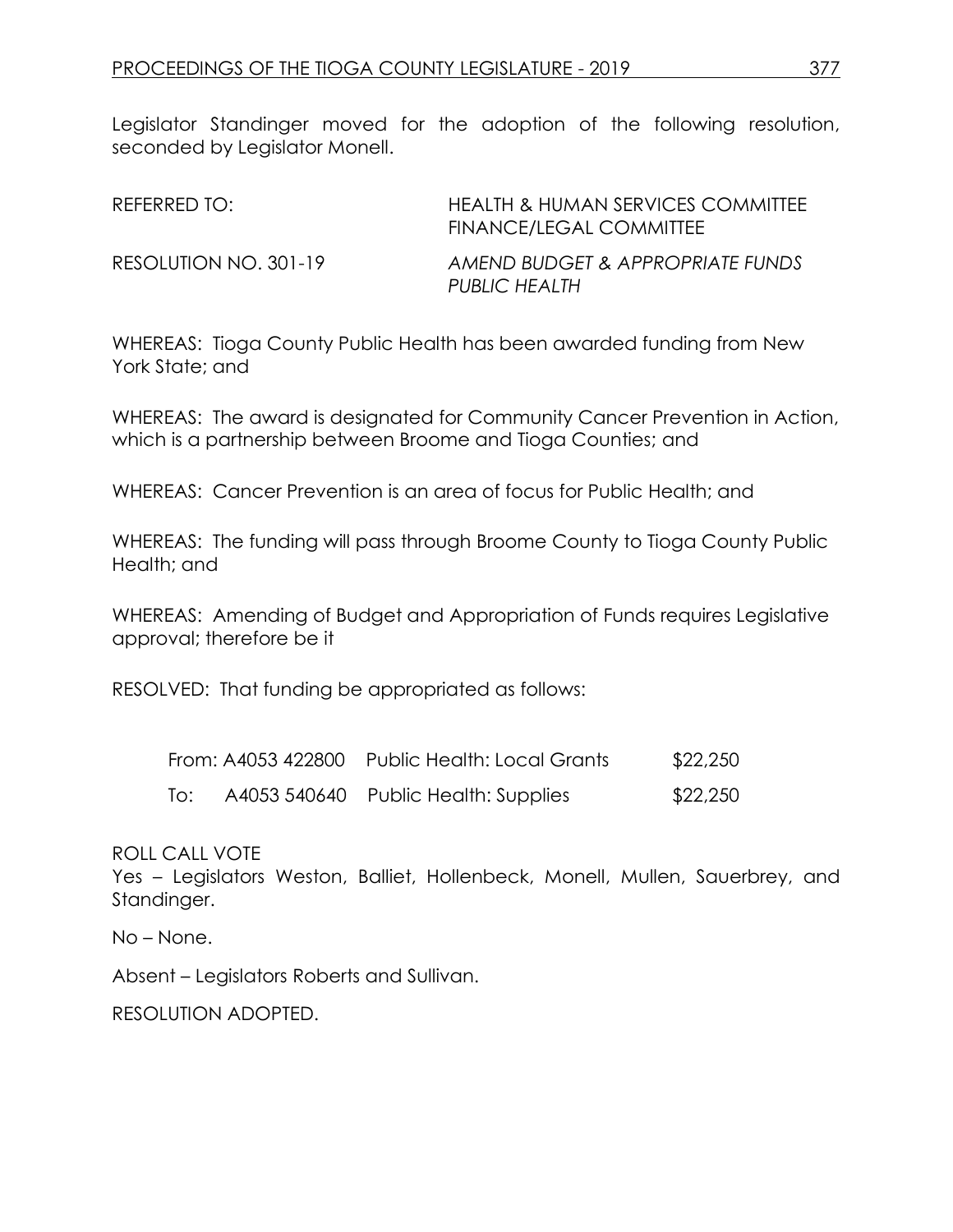Legislator Standinger moved for the adoption of the following resolution, seconded by Legislator Monell.

| REFERRED TO:          | <b>HEALTH &amp; HUMAN SERVICES COMMITTEE</b><br><b>FINANCE COMMITTEE</b> |
|-----------------------|--------------------------------------------------------------------------|
| RESOLUTION NO. 302-19 | APPROPRIATION OF FUNDS &<br>AMEND 2019 BUDGET<br>SOCIAL SERVICES         |

WHEREAS: Additional funding has been awarded to Tioga County Department of Social Services from the Office of Children and Family Services for Non-Residential Domestic Violence Services; and

WHEREAS: A New Hope Center is the approved Non-Residential Domestic Violence Program in Tioga County; and

WHEREAS: Appropriation of Funds and budget amendment requires Legislative approval; therefore be it

RESOLVED: That funding be appropriated as follows:

| From: A6010.446100 Federal Aid: Administration | \$34,623 |
|------------------------------------------------|----------|
|------------------------------------------------|----------|

| To: | A6010.540140 Contracting Services | \$34,623 |
|-----|-----------------------------------|----------|
|     |                                   |          |

ROLL CALL VOTE

Yes – Legislators Weston, Balliet, Hollenbeck, Monell, Mullen, Sauerbrey, and Standinger.

No – None.

Absent – Legislators Roberts and Sullivan.

RESOLUTION ADOPTED.

Legislator Hollenbeck moved for the adoption of the following resolution, seconded by Legislator Balliet.

| REFERRED TO:          | PERSONNEL COMMITTEE<br>LEGISLATIVE WORKSESSION |
|-----------------------|------------------------------------------------|
| RESOLUTION NO. 303-19 | AMEND EMPLOYEE HANDBOOK:<br>NON-UNION BENEFITS |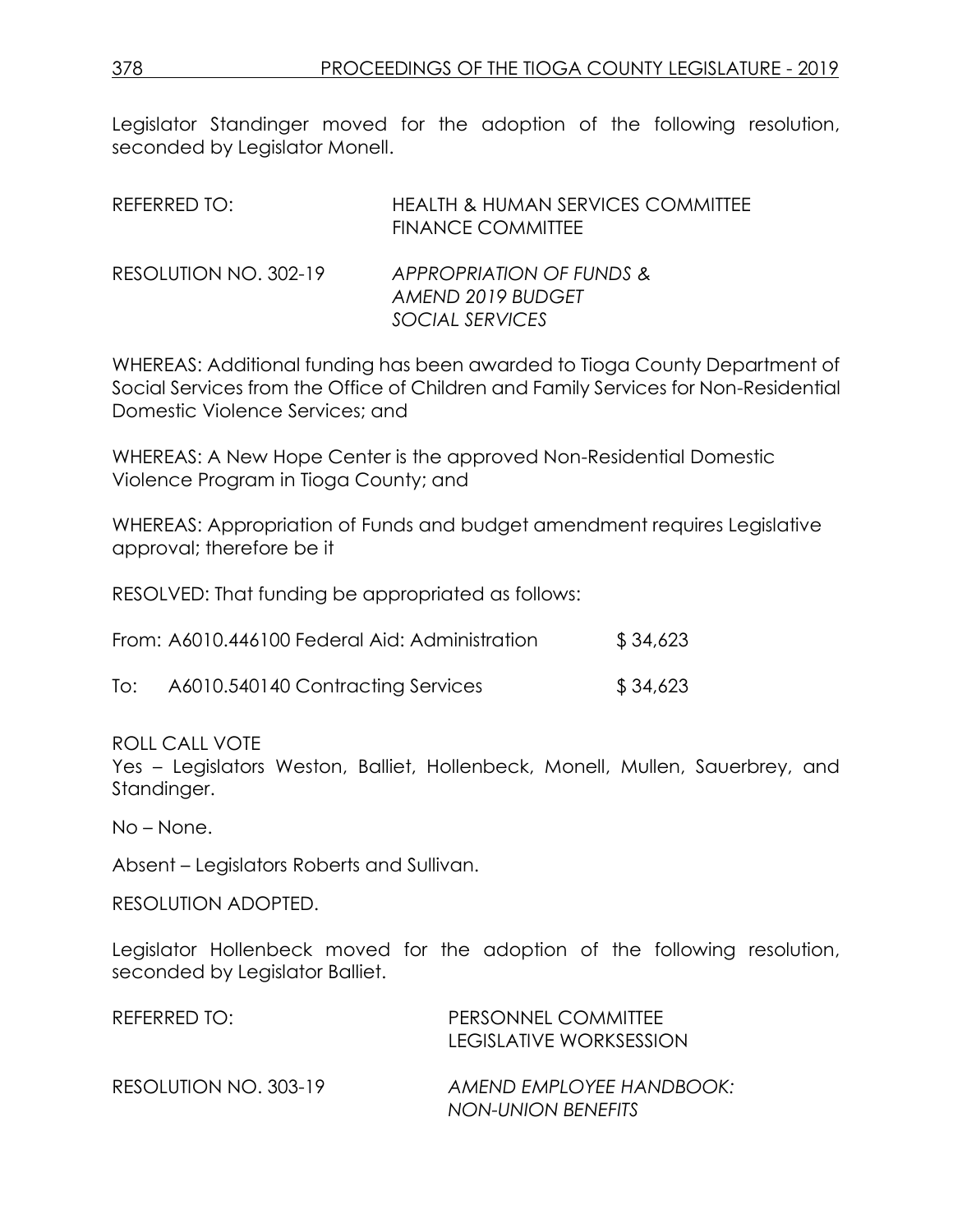WHEREAS: The Non-Union Benefits Policy Section 2A provides for payment of unused vacation as well as a pro-rated portion of accrued vacation upon separation; and

WHEREAS: The Non-Union Vacation Policy grants vacation time to new hires with qualifying prior work experience; and

WHEREAS: The Non-Union Benefits Policy Section 9 provides for 50% reimbursement of tuition for job related courses; and

WHEREAS: Neither the Non-Union Vacation Policy nor the Non-Union Benefits Policy stipulates that employment shall continue for a certain duration in order to be eligible for payment of vacation time granted due to prior relevant experience; and

WHEREAS: The Non-Union Benefits Policy does not stipulate eligibility criteria for Tuition Reimbursement; and

WHEREAS: There is a desire to establish the requirement that a Non-Union employee granted vacation time based on prior relevant experience must work a minimum of 12 months in order to be eligible for payment upon separation for a pro-rated portion of their accrued vacation; and

WHEREAS: There is a desire to require that Non-Union employees have passed their probationary period before eligible for Tuition Reimbursement; therefore be it

RESOLVED: That Section 2A of the Non-Union Benefits Policy, fourth bullet, be amended to read as follows:

"Any unused vacation time plus a portion of the coming year's accrual shall be paid for upon separation from the County. Employees granted vacation upon hire based upon qualifying prior work experience must work a minimum of twelve (12) months for Tioga County in order to be eligible for payment of the pro-rated portion of the coming year's vacation accrual."

and be it further

RESOLVED: That Section 9 of the Non-Union Benefits Policy be changed to read:

"Full-time employees who have passed their probationary period are eligible for reimbursement of 50% of tuition costs of job-related courses if prior approval is received from the appointing authority and the Personnel Office and the course is successfully completed. Request forms are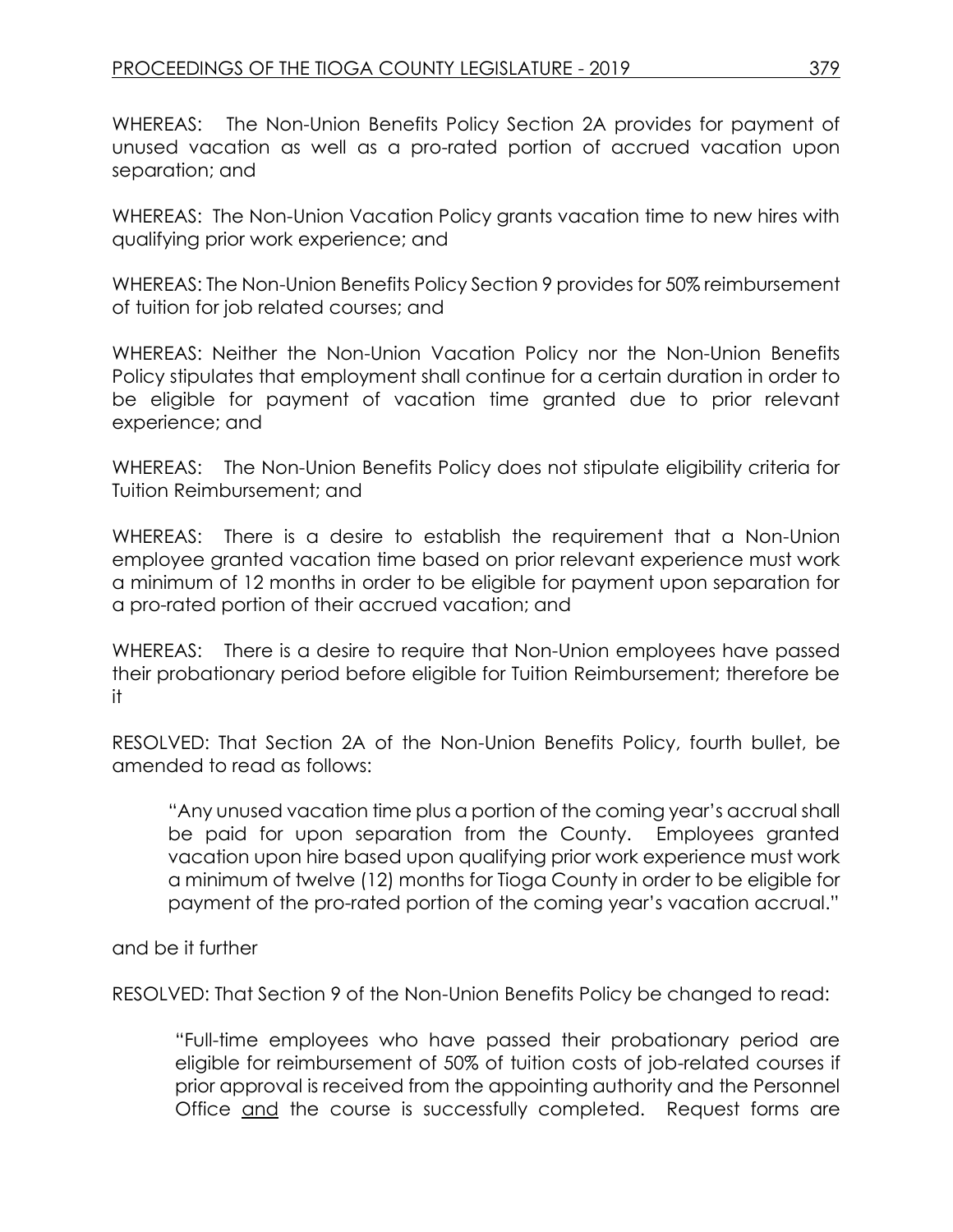available from the Personnel Office. In order to receive reimbursement, a copy of the tuition receipt and the grade report for the school must be submitted. Reimbursement shall be limited to 8 credit hours per calendar year."

"Upon request for tuition reimbursement/course approval, the employee shall enter into a contract with Tioga County which requires continued employment with Tioga County for at least one year following receipt of the reimbursement. The contract shall provide that in the event the employee separates employment for any reason with Tioga County within one year of receipt of the reimbursement, then Tioga County is entitled to be reimbursed for the entire amount of the tuition paid on behalf of the employee during the previous year, and that sum shall be deducted from the employee's last paycheck. No refund is due to the County if an employee is laid off within one year of receiving tuition reimbursement."

and be it further

RESOLVED: That the remainder of the Non-Union Benefits Policy is unchanged.

ROLL CALL VOTE

Yes – Legislators Weston, Balliet, Hollenbeck, Monell, Mullen, Sauerbrey, and Standinger.

No – None.

Absent – Legislators Roberts and Sullivan.

RESOLUTION ADOPTED.

Legislator Standinger moved for the adoption of the following resolution, seconded by Legislator Monell.

| REFERRED TO:          | <b>HEALTH AND HUMAN SERVICES COMMITTEE</b><br>PERSONNEL COMMITTEE              |
|-----------------------|--------------------------------------------------------------------------------|
| RESOLUTION NO. 304-19 | AUTHORIZE APPOINTMENT OF<br>CONFIDENTIAL ASSISTANT<br>PUBLIC HEALTH DEPARTMENT |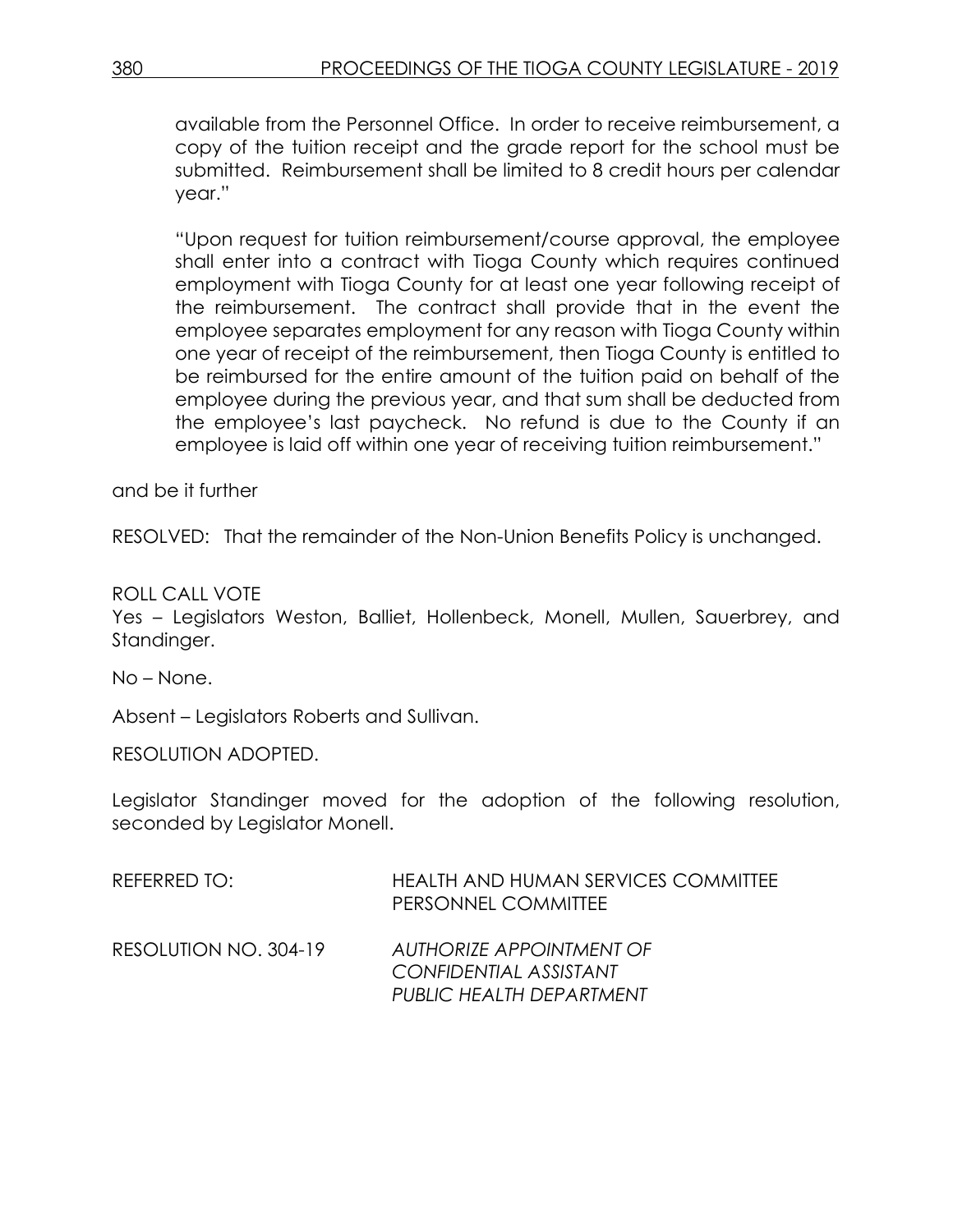WHEREAS: Legislative approval is required for any Non-union appointment; and

WHEREAS: Due to retirement, a Confidential Assistant position (Non-Union salary range \$33,670 – \$43,670) has been vacant within the Public Health Department since July 9, 2019; and

WHEREAS: Recruitment has been conducted and the Public Health Director has identified a qualified candidate to fill said vacancy; therefore be it

RESOLVED: That Jason Davis shall be provisionally appointed, pending successful completion of civil service examination requirements, to the position of Confidential Assistant at an annual rate of \$40,000 effective November 25, 2019; and be it further

RESOLVED: That Mr. Davis shall not be eligible for the 2020 Non-union salary increase until successful completion of a six (6) month evaluation on May 25, 2020.

ROLL CALL VOTE Yes – Legislators Weston, Balliet, Hollenbeck, Monell, Mullen, Sauerbrey, and Standinger.

No – None.

Absent – Legislators Roberts and Sullivan.

RESOLUTION ADOPTED.

Legislator Monell moved for the adoption of the following resolution, seconded by Legislator Hollenbeck.

| REFERRED TO:          | LEGAL/FINANCE COMMITTEE<br>PERSONNEL COMMITTEE |
|-----------------------|------------------------------------------------|
| RESOLUTION NO. 305-19 | CREATE POSITIONS<br>PUBLIC DEFENDER'S OFFICE   |

WHEREAS: The continued expansion of the Indigent Legal Services Program has created a need for additional staffing in the Public Defender's Office; and

WHEREAS: The need is for both clerical and legal services; therefore be it

RESOLVED: That one (1) full-time position of Data Officer (CSEA Salary Grade 5: \$29,047 – 29,747) is created with authorization to fill provisionally, pending civil service examination, effective on or after November 23, 2019 but no sooner than confirmation of Year 2 ILS funding is available; and be it further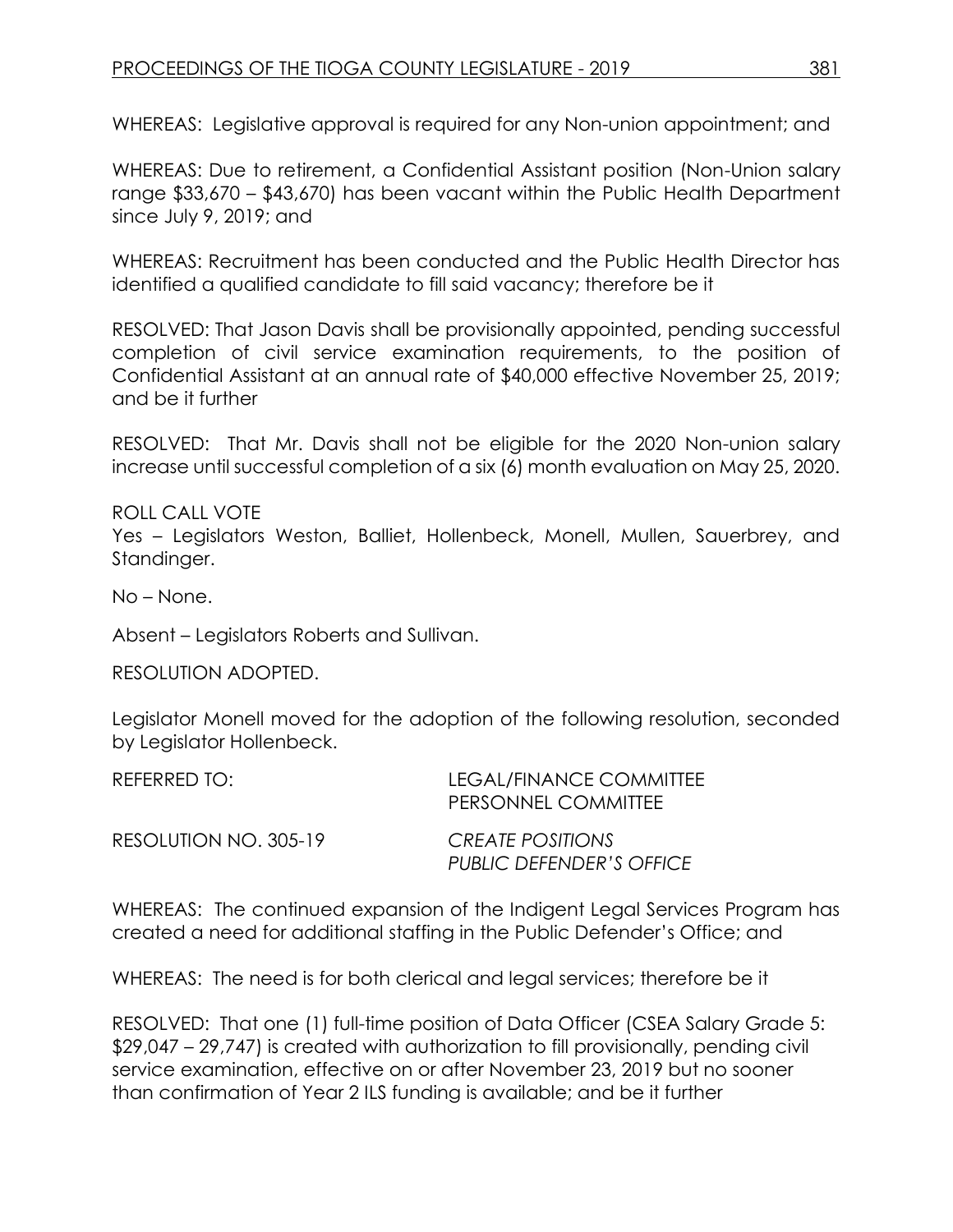RESOLVED: That two (2) part-time (17 hours/week) positions of Assistant Public Defender (Non-Union: \$35,010-\$35,885) shall be created and with permission to fill on or after November 13, 2019 but no sooner than confirmation of Year 2 ILS funding is available ; and be it further

RESOLVED: That Brad Helmetsie shall be appointed one of the said part-time Assistant Public Defender positions at an annual non-union salary of \$35,000 effective November 25, 2019 but not sooner than confirmation of Year 2 ILS funding is available, and will not be eligible for the 2020 non-union salary increase until a six (6) month evaluation has been completed; and be it further

RESOLVED: That the Public Defender's Office authorized headcount shall be adjusted to five (5) full-time and five (5) part-time.

ROLL CALL VOTE

Yes – Legislators Weston, Balliet, Hollenbeck, Monell, Mullen, Sauerbrey, and Standinger.

No – None.

Absent – Legislators Roberts and Sullivan.

RESOLUTION ADOPTED.

Legislator Monell moved for the adoption of the following resolution, seconded by Legislator Hollenbeck.

| REFERRED TO:          | LEGISLATIVE WORKSESSION<br>PERSONNEL COMMITTEE                                           |
|-----------------------|------------------------------------------------------------------------------------------|
| RESOLUTION NO. 306-19 | AUTHORIZE APPOINTMENT OF<br>DEPUTY CLERK TO THE LEGISLATURE<br><b>LEGISLATIVE OFFICE</b> |

WHEREAS: Legislative approval is required for any appointment to a non-union position within Tioga County; and

WHEREAS: The full-time position of Deputy Clerk to the Legislature has been vacant since September 14, 2019; and

WHEREAS: The Clerk of the Legislature has identified a qualified candidate for the position who is willing and eligible for appointment; therefore be it

RESOLVED: That the Tioga County Legislature authorizes the Clerk of the Legislature to appoint Cheryl Heffernan as Deputy Clerk to the Legislature at an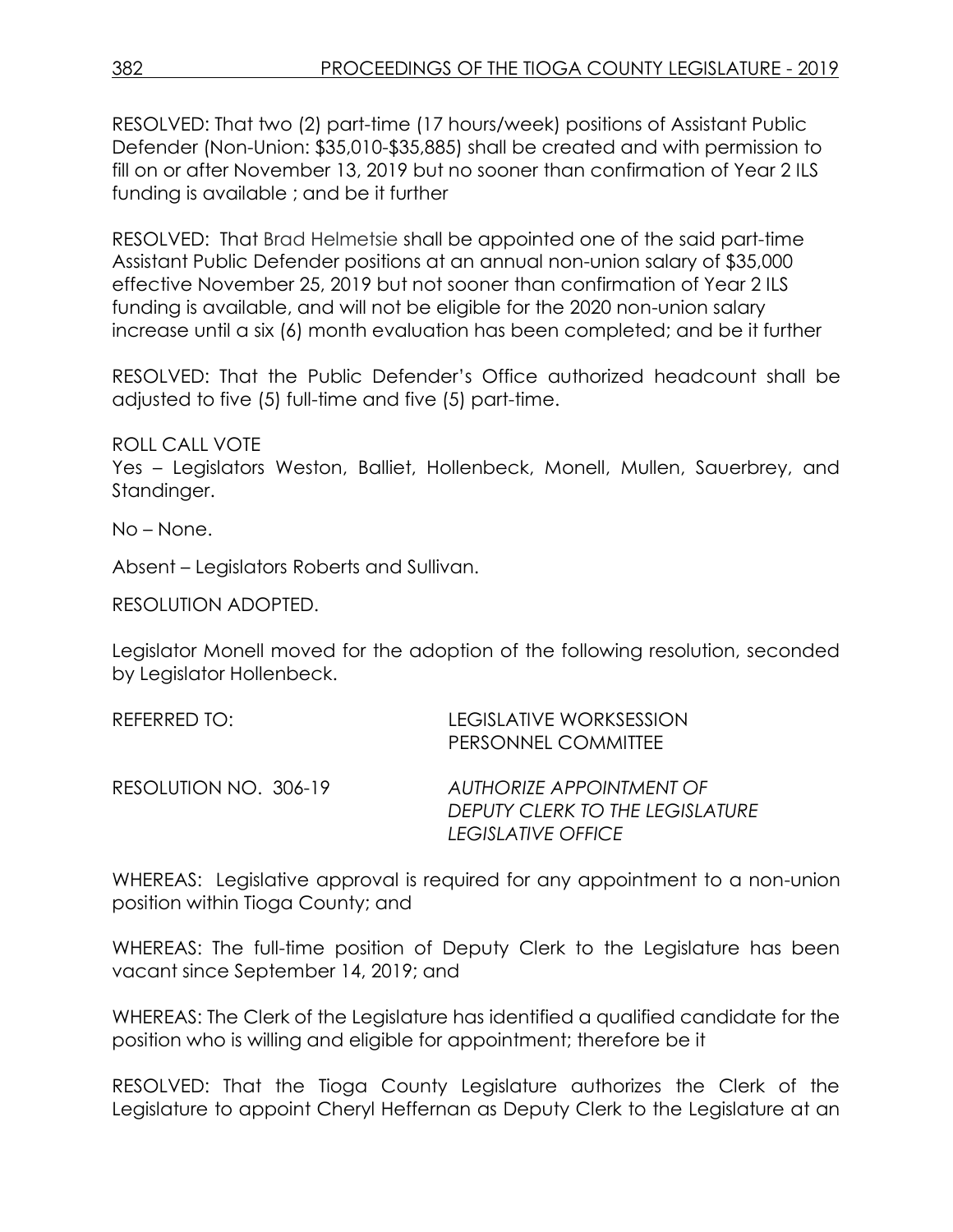annual, non-union salary of \$38,500 effective December 2, 2019 and there shall be no salary increase for 2020.

Legislator Standinger spoke. "Our new Clerk, Cathy Haskell, has done a lot of work selecting a candidate and I thank her for that."

ROLL CALL VOTE

Yes – Legislators Weston, Balliet, Hollenbeck, Monell, Mullen, Sauerbrey, and Standinger.

No – None.

Absent – Legislators Roberts and Sullivan.

RESOLUTION ADOPTED.

Legislator Mullen moved for the adoption of the following resolution, seconded by Legislator Monell.

| REFERRED TO:          | LEGISLATIVE WORKSESSION<br>PERSONNEL COMMITTEE                                                                |
|-----------------------|---------------------------------------------------------------------------------------------------------------|
| RESOLUTION NO. 307-19 | APPOINT COUNTY AUDITOR AND DEPUTY<br>COUNTY AUDITOR AND AMEND<br><b>RESOLUTION 8-19</b><br>LEGISLATIVE OFFICE |

WHEREAS: The County is required to appoint a County Auditor and Deputy County Auditor to process and review accounts payable transactions (purchase orders and purchasing card transactions) submitted by County Departments for payment; and

WHEREAS: The terms for these appointments coincide with Legislator Group One; and

WHEREAS: Resolution 8-19 adopted January 2, 2019 appointed Maureen Dougherty as County Auditor for a three (3) year term, commencing January 2, 2019 and ending December 31, 2021 and Cathy Haskell as Deputy County Auditor to act in the absence of the County Auditor for the same term as that of County Auditor; and

WHEREAS: Maureen Dougherty retired on September 14, 2019; and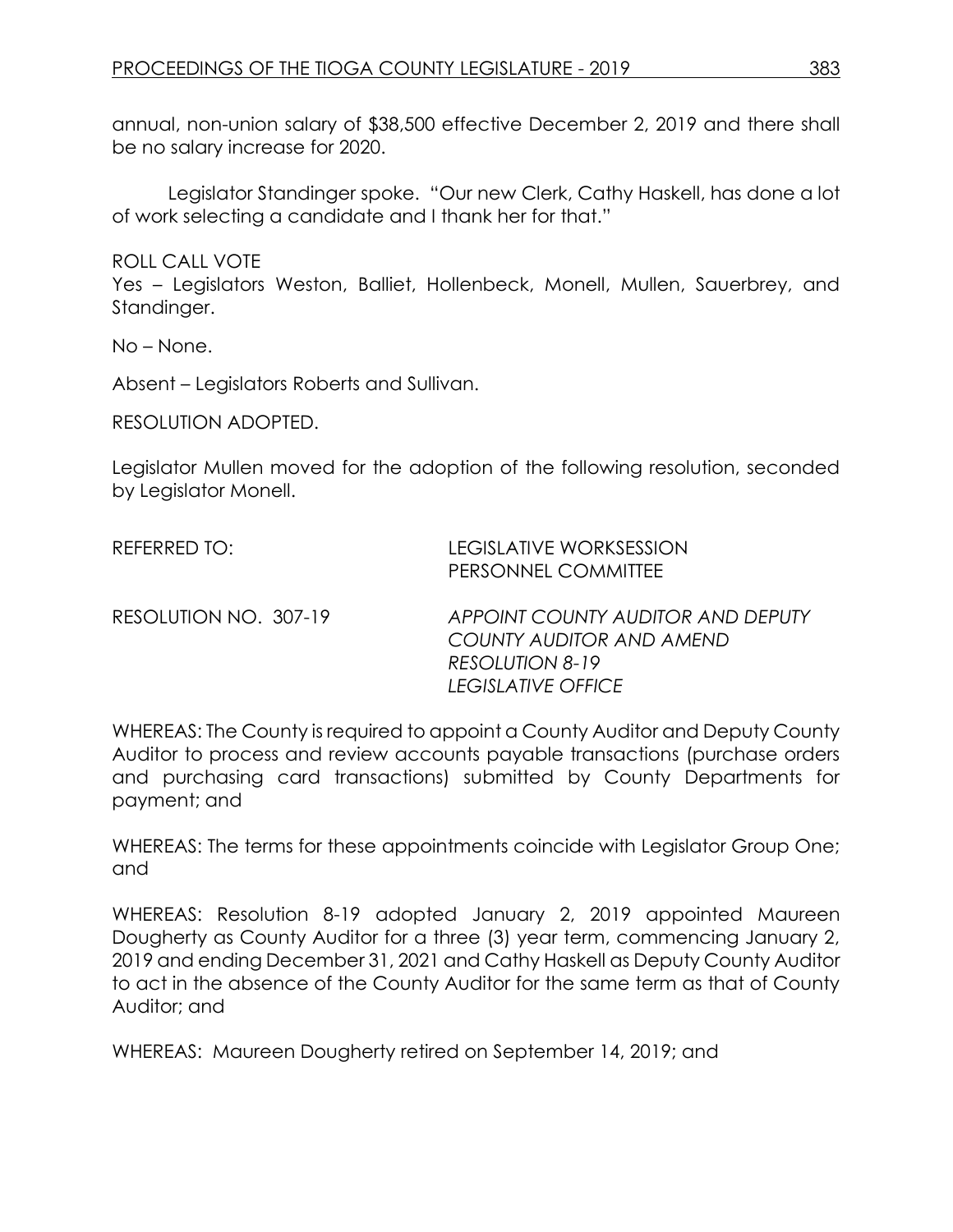WHEREAS: Resolution 235-19 adopted August 13, 2019 appointed Cathy Haskell as Clerk of the Legislature effective September 14, 2019; and

WHEREAS: Cheryl Heffernan will be appointed on November 12, 2019 as the Deputy Clerk to the Legislature, effective December 2, 2019; therefore be it

RESOLVED: That effective November 12, 2019 the Tioga County Legislature amends Resolution 8-19 appointing Cathy Haskell as the County Auditor to fill the unexpired term ending December 31, 2021 and appoints Cheryl Heffernan as the Deputy County Auditor to act in the absence of the County Auditor for same term as that of County Auditor, effective November 12, 2019.

### ROLL CALL VOTE

Yes – Legislators Weston, Balliet, Hollenbeck, Monell, Mullen, Sauerbrey, and Standinger.

No – None.

Absent – Legislators Roberts and Sullivan.

RESOLUTION ADOPTED.

Legislator Hollenbeck moved for the adoption of the following resolution, seconded by Legislator Balliet.

| REFERRED TO:          | PERSONNEL COMMITTEE<br><b>LEGISLATIVE WORKSESSION</b>                                               |
|-----------------------|-----------------------------------------------------------------------------------------------------|
| RESOLUTION NO. 308-19 | AMEND RESOLUTION 127-16 TO DECLARE<br>WORK DAY STATUS FOR ELECTED AND<br><b>APPOINTED OFFICIALS</b> |

WHEREAS: Resolution 127-16 established a standard work day for the Director of Veteran's Service Agency; and

WHEREAS: Resolution 324-17 increased the position of Veteran's Service Officer from part-time to full-time; and

WHEREAS: The Director of Veteran's Service Agency position became vacant October 26, 2019; therefore be it

RESOLVED: That the Tioga County Legislature hereby changes the standard work day for the Director of Veteran's Service Agency for the purpose of determining days worked reportable to the New York State and Local Employees' Retirement System as follows: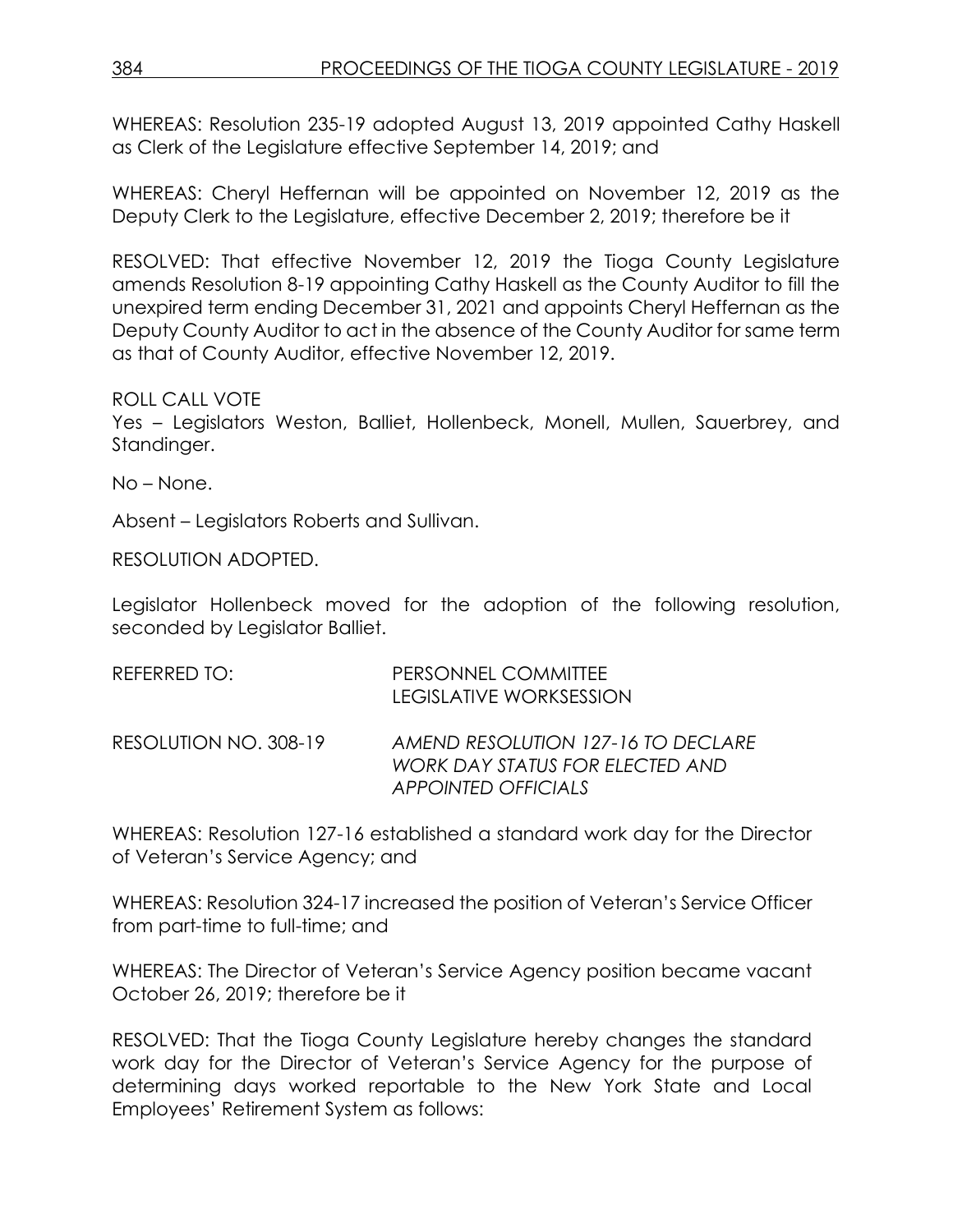### Appointed Officials

Five day work week, seven hour day: Director of Veteran's Service Agency

ROLL CALL VOTE

Yes – Legislators Weston, Balliet, Hollenbeck, Monell, Mullen, Sauerbrey, and Standinger.

No – None.

Absent – Legislators Roberts and Sullivan.

RESOLUTION ADOPTED.

Legislator Monell made a motion to have the following late-filed resolution considered, seconded by Legislator Mullen and carried.

Legislator Monell moved for the adoption of the following resolution, seconded by Legislator Hollenbeck.

REFERRED TO: FINANCE/LEGAL COMMITTEE

RESOLUTION NO. 309-19 *AUTHORIZE TIOGA COUNTY TO OPT OUT OF NEGOTIATION CLASS IN NATIONAL PRESCRIPTION OPIATE LITIGATION* 

WHEREAS: There is pending litigation concerning the Opiate crisis in various Courts throughout the Nation; and

WHEREAS: Tioga County has joined other New York State Municipalities in pursuing coordinated Opiate litigation in New York State Courts; and

WHEREAS: Judge Polster of the United States District Court, Northern District of Ohio has preliminarily approved a request to certify a negotiating class in the Multidistrict Litigation setting forth a framework to assist the Court and the parties to achieve a national resolution of the National opioid litigation; and

WHEREAS: The coordinated litigation in Suffolk County, New York will be the next county case to be tried and Tioga County is already in a unique situation to negotiate as a member of that group; and